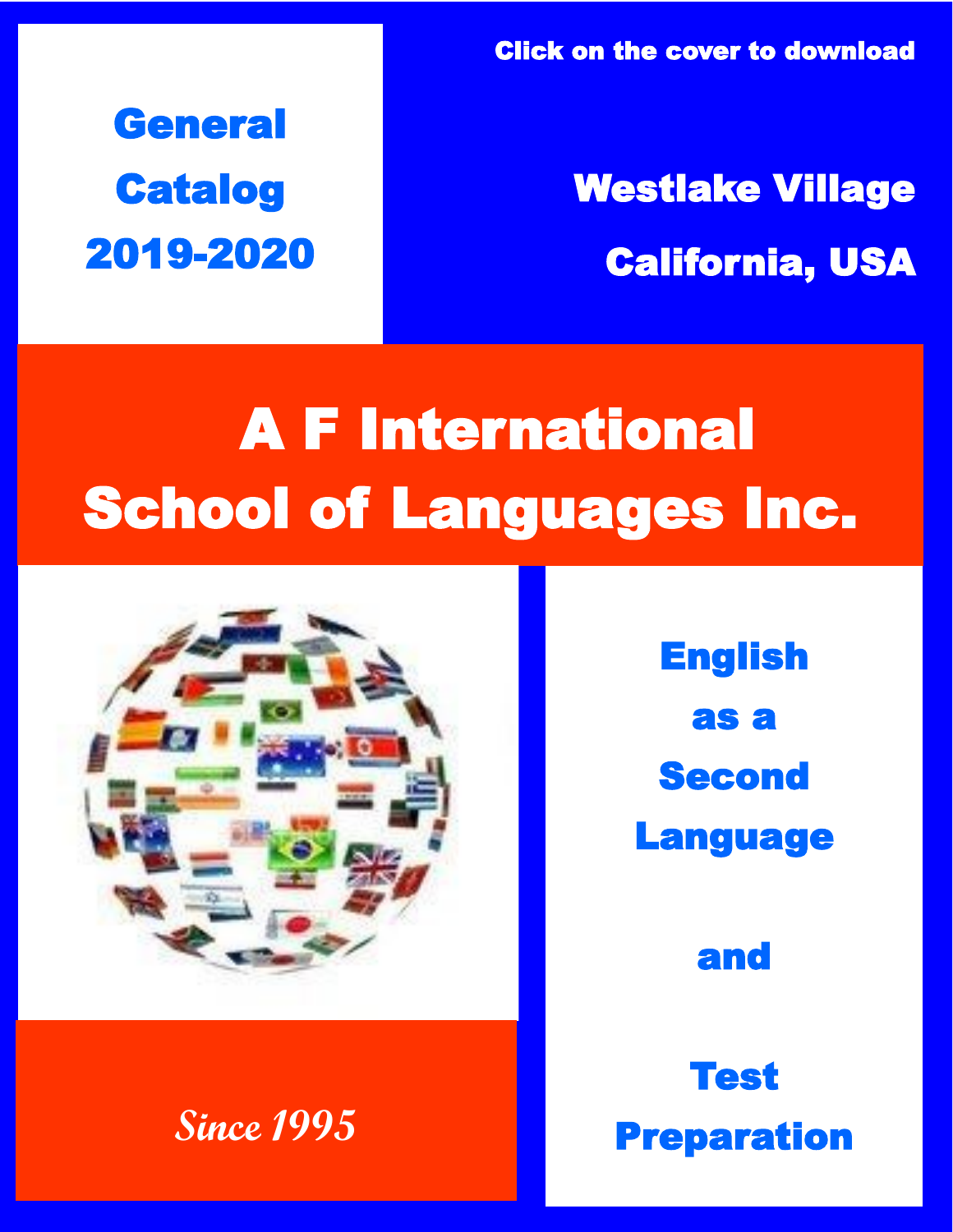School Office: (213) 381-6707 FAX: (213) 381-6721 After Hours: (805) 405-9983 E-mail: info@afint.com Web sites: www.afiwestlake.com;



## **Classes are held at the following physical school location:**

A F International School of Languages Inc. 3625 Thousand Oaks Boulevard #131/156 Westlake Village, CA 91362, USA

## **Our mailing address: (This is the mailing address, not the physical location)**

A F International School of Languages Inc P.O. Box 6223 Thousand Oaks, CA 91359-6223, USA

Any questions a student may have regarding this catalog that have not been satisfactorily answered by the institution may be directed to the Bureau for Private Postsecondary Education Address: 2535 Capitol Oaks Drive, Suite 400, Sacramento. CA 95833 P.O. Box 980818, West Sacramento, CA 95798-0818

Web site Address: www.bppe.ca.gov

Telephone and Fax #'s: (888) 370-7589 or by fax (916) 263-1897 (916) 431-6959 or by fax (916) 263-1897

As a prospective student, you are encouraged to review this catalog prior to signing an enrollment agreement.

You are also encouraged to review the School Performance Fact Sheet, which must be provided to you prior to signing an enrollment agreement.

This catalog is provided to a prospective student or to the general public when requested by mail. It is also available on our web site, www.afiwestlake.com.

Copyright © 2018-2020 A F International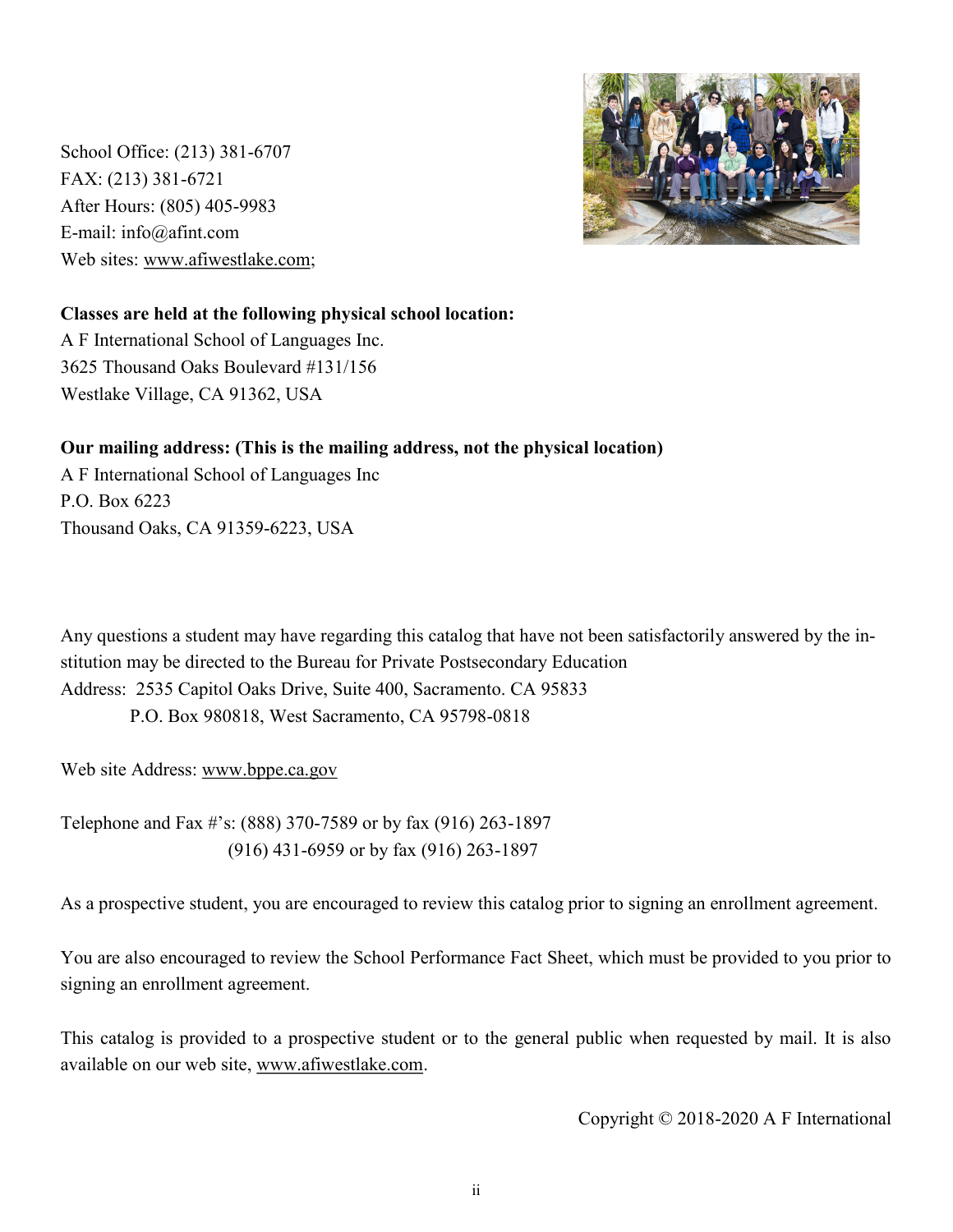## **TABLE OF CONTENTS**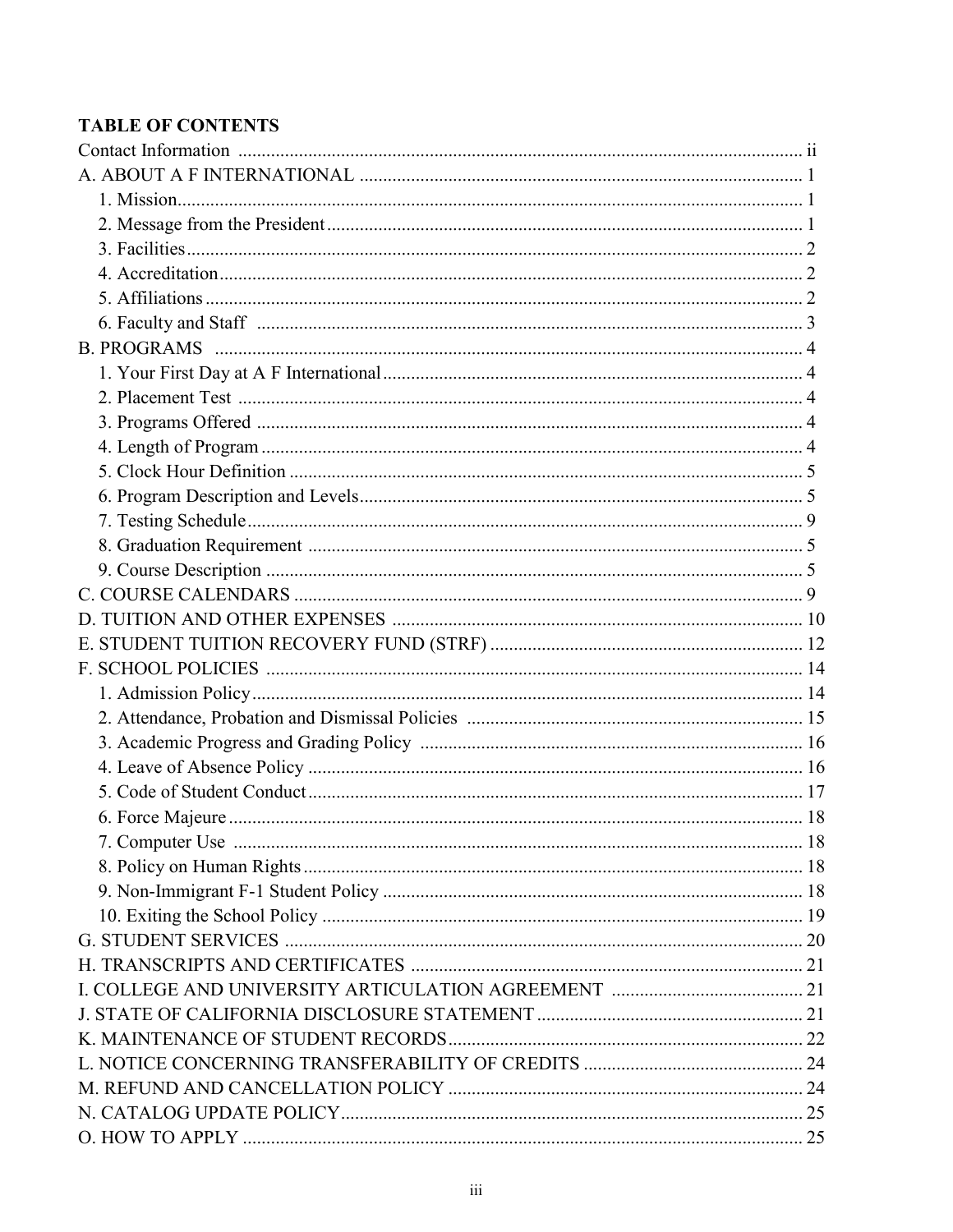#### **ABOUT A F INTERNATIONAL**

#### *Mission*

*The AFI mission is to enable students to develop American English language skills and the cultural awareness to be competent in professional and social environments.*

*As an institution, we strive for excellence in education and student services. We are committed to employing qualified, talented staff and instructors who support the use of independent, student-centered learning strategies.*

*We endeavor to utilize the most appropriate educational tools and methodologies.*

*We continuously monitor and develop our curriculum, and we recognize our responsibility to represent the ESL community through ethical, legal, and caring treatment of international students*



#### *2. Message from the President*

*Welcome to A F International School of Languages Inc. where we have helped many students improve their proficiency in English to reach their academic, professional and personal goals .*

*Our teachers are the backbone of our school. They are native English speakers, experienced and patient professionals who encourage you and inspire you to excel and are committed to students who are serious about learning English. Our curriculum is demanding, and if you share our philosophy outlined on the following pages, then AFI is the best school for you to study.* 

*I know the many challenges that can confront you when you live and learn in a new culture. I would be most happy to welcome you to study with us and I look forward to meeting you.*

*Sincerely,*

*"A F" Dr. Andrea M. Fuchs*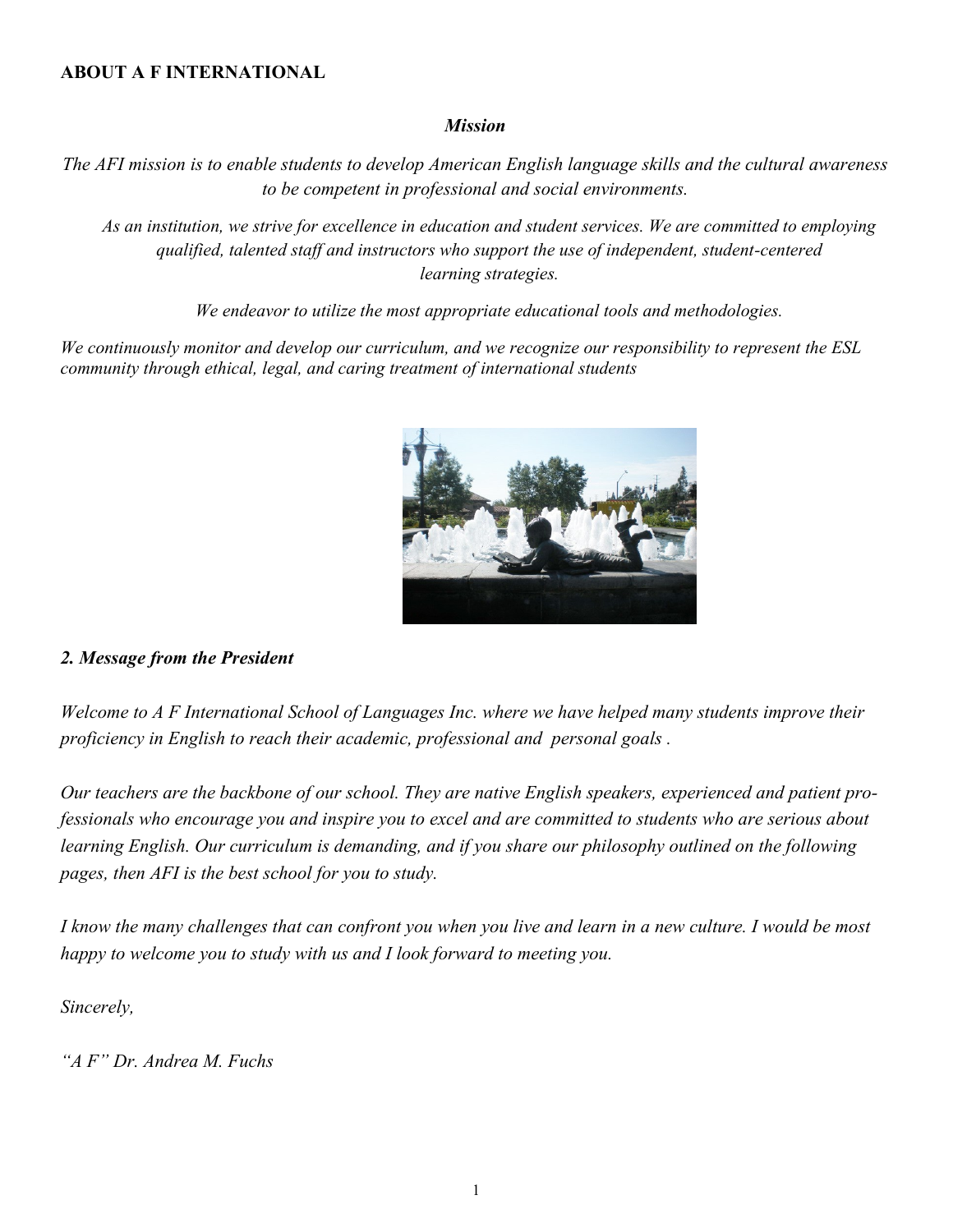## **3.. FACILITIES**

A F International School of Languages Inc. is located at 3625 Thousand Oaks Boulevard in Westlake Village, CA 91362. The School occupies approximately 1000 square feet in a 3-story building.

The space consists of four classrooms and a student lobby/classroom. Major equipment available include TOEFL iBT computers and computers for student use, TVs, electronic equipment and classroom furniture. The institution, the facilities it occupies, and the equipment it utilizes fully comply with any and all federal, state, and local ordinances and regulations, including those requirements as to fire safety, building safety, and health codes.

## **4. ACCREDITATION**

*The A F International School of Languages Inc. Westlake Village, CA is accredited by the Commission on* 



*English Language Program Accreditation for the period* **January 2018 through December 2018** *and agrees to uphold the CEA Standards for English Language Programs and Institutions. CEA is recognized by the U.S. Secretary of Education as a national accrediting agency for English language programs and institutions in the U.S. For further information about* 

*this accreditation, please contact CEA, 801 North Fairfax Street, Suite 402A, Alexandria, VA 22314, 703.665-3400, www.cea-accredit.org.*

## **5. AFFILIATIONS**



AAIEP promotes and supports ethical and professional standards for intensive English programs in the U.S.; communicates and champions the value of English language study; enhances the visibility of member programs; and fosters professional development among members.

This school is authorized under Federal law to enroll nonimmigrant alien students.



A F International is a member of CATESOL. CATESOL represents teachers of English language learners throughout California and Nevada, promoting excellence in education and providing high-quality professional development.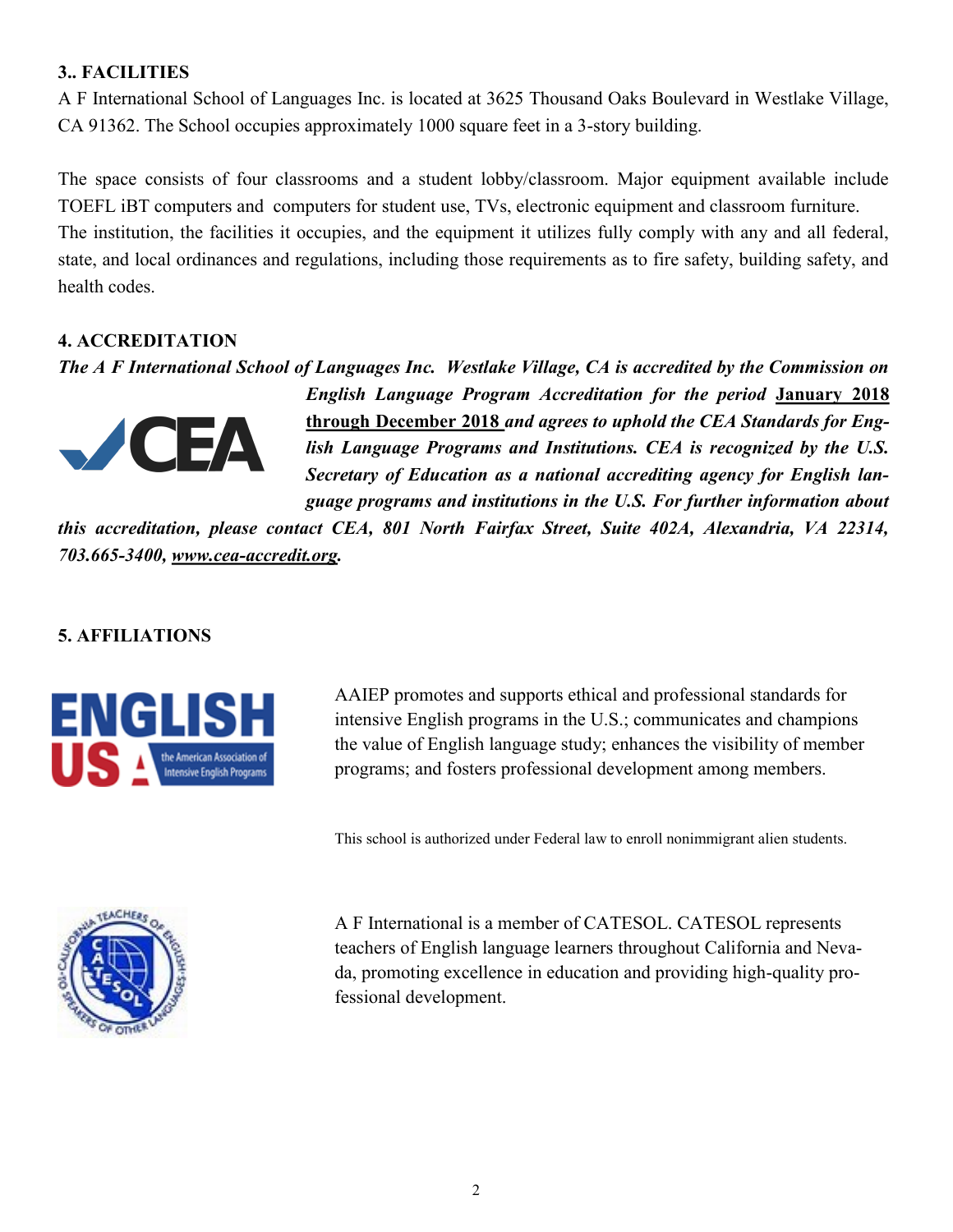## **6. Faculty and Staff**

## **Teaching Faculty**

Our teachers hold Bachelor or Arts, or higher, degrees; they are professionals with training in TESOL (Teacher of English to Speakers of Other Languages) or other equivalent certificates, and possess years of valuable experience in helping students whose first language is not English, become fluent in listening, speaking, reading, and writing English,

Every few weeks, AFI conducts student surveys regarding our ESL program and our teachers. We carefully review the student surveys and comments and incorporate their valuable suggestions. Our students' expectations and needs greatly aid in the on-going improvement of our program.

The goals of our teaching faculty are

- to provide academic opportunities for each student to achieve success in communicative and literary comprehension in English;
- to provide resources to attract more students from around the world to study English and continue to provide services to ensure the viability of this institution;
- to strive to continue to improve student performance through student involvement in classroom activities;
- to offer instruction that is the most effective and efficient way to improve students' learning curve.

The many hundreds of ESL graduates who have come to study with us since 1995 are a testimony to the success of our faculty.

## **Administrative Staff**

Friendliness, courteousness, that feeling of being in a safe, nurturing environment is what our students appreciate when it comes to dealing with all members of our staff.

We at AFI are committed to providing quality education and satisfying services to our students and this translates into assisting our students in a multitude of things, from arranging accommodations, acquiring health insurance, setting up a bank account, to obtaining a bus pass, helping find just the right shopping mall and much more.

The goal of our administrative staff is to advise and assist you in your pursuit of higher education, transferring out to a college or a university, and other services needed so that you can better focus on your studies.

If you have any questions, concerns or are in need of any assistance, please come and talk to one of our staff members. They will be happy to help you.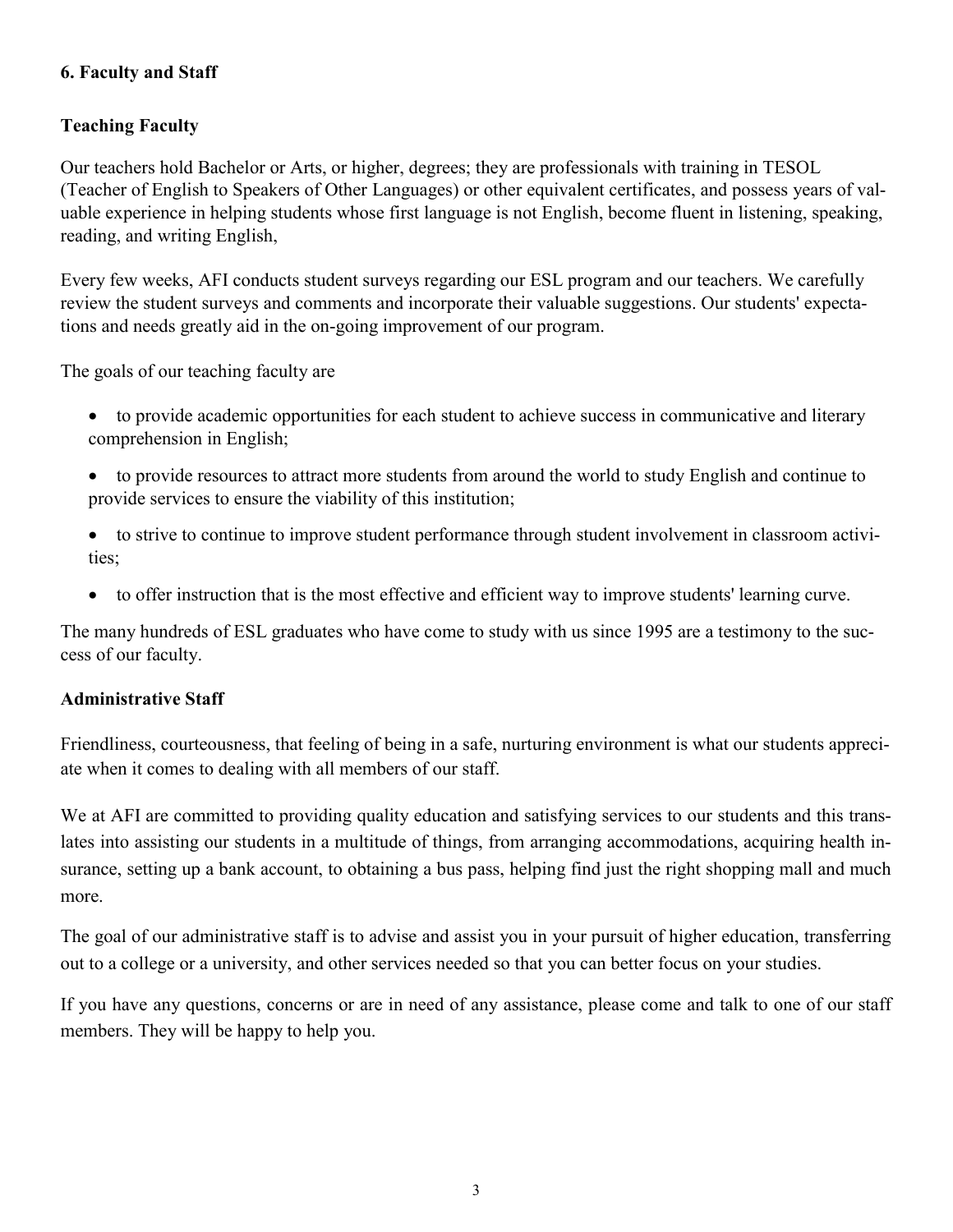## **D. PROGRAMS**

## **1. Your First Day at A F International**

On your first day at AFI, you will receive an orientation, take a placement test, register for classes, and purchase textbooks. In addition, your advisor will go over general information such as obtaining AFI Student ID for identification and discount purposes, opening a bank account, means of using public transportation, safety tips that can be helpful living in the U.S., and more. A F International provides advisement for the following areas: academic advisement, support and tutoring services, provided by teachers; personal counseling, career counseling and services, disability services; retention initiatives for academically at-risk students.

**2. Placement Test.** The placement test determines your level of English skills and the class that is most appropriate for you. AFI uses a number of placement tests. All placement tests are designed to quickly place English language students into homogenous ability levels. They cover four areas of the English language: listening comprehension, reading comprehension, and language use. There are 70 problems: 20-listening, 20 reading, and 30-language use.

**3. Programs Offered.** The IEP consists of five levels in two programs: The ESL program with Beginning English, Intermediate English (three levels), and Advanced English, including English for Professionals and Communicative English; while these courses focus on general American English, our test preparation program (TOEFL iBT) is designed for college and university preparation.

**4. Length of Program.** The total length of the IEP is 15 sessions. The length of the program varies depending on students' placement and educational goals.

**5. Clock Hour Definition.** A clock hour is a minimum of 45 minutes in which lecture, demonstrations, and similar class activities are conducted. Each clock hour of instruction stated has a 10-minute recess.

| 72 hours                                    |                           |                                  |
|---------------------------------------------|---------------------------|----------------------------------|
| Program                                     | <b>Number of Sessions</b> | <b>Hours to Complete Program</b> |
| Intensive Beginning English                 | 3                         | 216                              |
| Intensive Intermediate English (All Levels) | 9                         | 864                              |
| Intensive Advanced English                  | 3                         | 216                              |
| <b>Test Preparation</b>                     | 3                         | 216                              |
| 96 hours                                    |                           |                                  |
| Program                                     | <b>Number of Sessions</b> | <b>Hours to Complete Program</b> |
| Intensive Beginning English                 | 3                         | 288                              |
| Intensive Intermediate English (All Levels) | 9                         | 1,152                            |
| Intensive Advanced English                  | 3                         | 288                              |
| <b>Test Preparation</b>                     | $\overline{3}$            | 288                              |
| 24 hours                                    |                           |                                  |
| Program                                     | <b>Number of Sessions</b> | <b>Hours to Complete Program</b> |
| <b>English for Professionals</b>            | 3                         | 216                              |
| English for Communication                   | 3                         | 216                              |
|                                             | 4                         |                                  |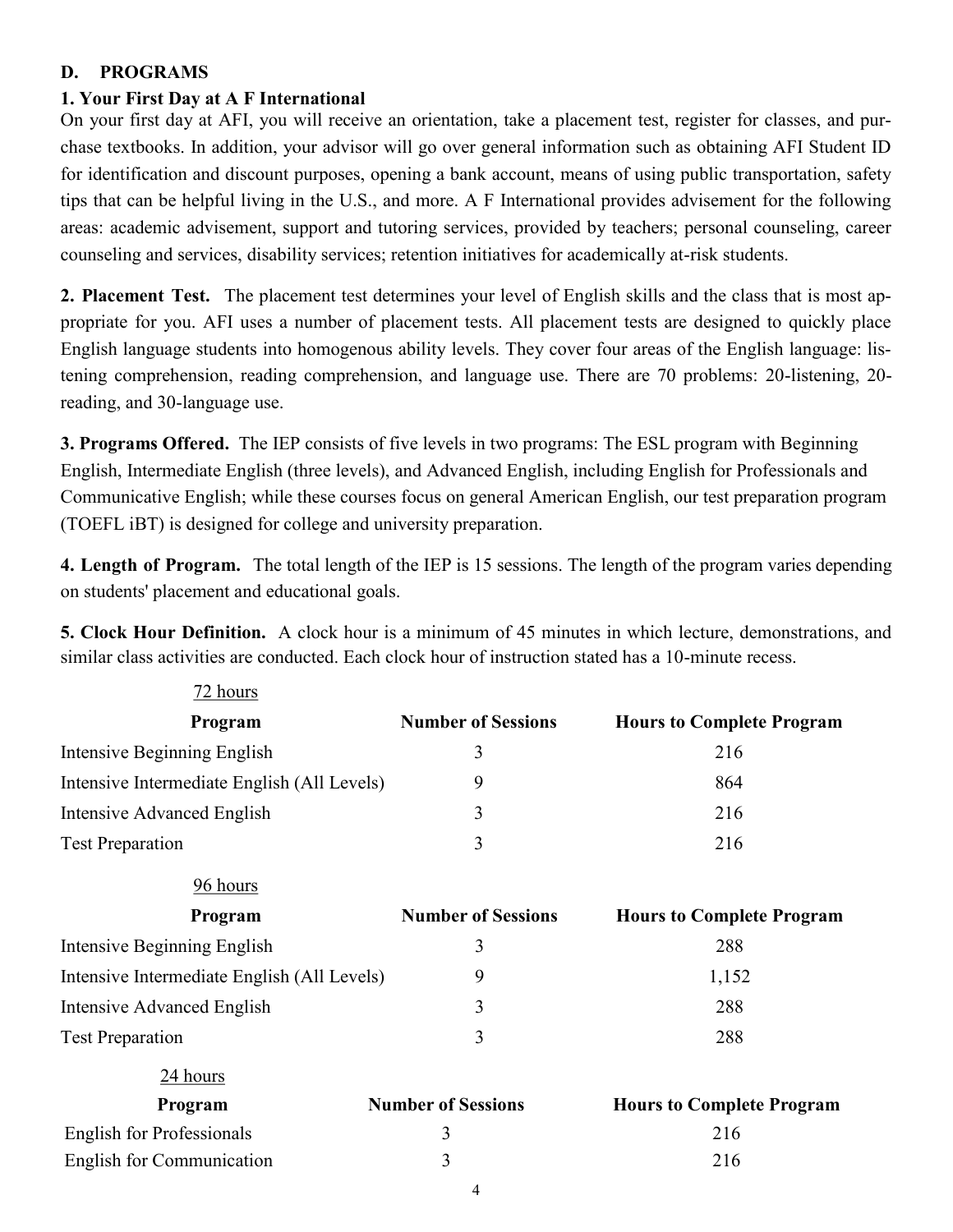## **6. Common European Framework of Reference for Languages (CEFR)**

In addition to our ESL levels of Beginning through Advanced, we also use the Common European Framework of Reference for Languages (CEFR) to determine your English level.

There are six CEFR levels, ranging from A1 to C2. Each of these have descriptors that tell you what you will be able to do when you have that level of English:

## *Descriptors*

|                        | C <sub>2</sub> | Can understand with ease virtually everything heard or read. Can summarize infor-<br>mation from different spoken and written sources, reconstructing arguments and ac-<br>counts in a coherent presentation. Can express him/herself spontaneously, very fluent-<br>ly and precisely, differentiating finer shades of meaning even in more complex situa-<br>tions.                                                                                                                                   |
|------------------------|----------------|--------------------------------------------------------------------------------------------------------------------------------------------------------------------------------------------------------------------------------------------------------------------------------------------------------------------------------------------------------------------------------------------------------------------------------------------------------------------------------------------------------|
| <b>PROFICIENT USER</b> | C1             | Can understand a wide range of demanding, longer texts, and recognize implicit<br>meaning. Can express him/herself fluently and spontaneously without much obvious<br>searching for expressions. Can use language flexibly and effectively for social, aca-<br>demic and professional purposes. Can produce clear, well-structured, detailed text on<br>complex subjects, showing controlled use of organizational patterns, connectors and<br>cohesive devices.                                       |
| NDEPENDENT USER        | B2             | Can understand the main ideas of complex text on both concrete and abstract topics,<br>including technical discussions in his/her field of specialization. Can interact with a<br>degree of fluency and spontaneity that makes regular interaction with native speakers<br>quite possible without strain for either party. Can produce clear, detailed text on a<br>wide range of subjects and explain a viewpoint on a topical issue giving the ad-<br>vantages and disadvantages of various options. |
|                        | B1             | Can understand the main points of clear standard input on familiar matters regularly<br>encountered in work, school, leisure, etc. Can deal with most situations likely to arise<br>whilst travelling in an area where the language is spoken. Can produce simple con-<br>nected text on topics which are familiar or of personal interest. Can describe experi-<br>ences and events, dreams, hopes & ambitions and briefly give reasons and explana-<br>tions for opinions and plans.                 |
| <b>ISER</b>            | A2             | Can understand sentences and frequently used expressions related to areas of most<br>immediate relevance (e.g. very basic personal and family information, shopping, local<br>geography, employment). Can communicate in simple and routine tasks requiring a<br>simple and direct exchange of information on familiar and routine matters. Can de-<br>scribe in simple terms aspects of his/her background, immediate environment and<br>matters in areas of immediate need.                          |
| <b>BASIC</b>           | A1             | Can understand and use familiar everyday expressions and very basic phrases aimed<br>at the satisfaction of needs of a concrete type. Can introduce him/herself and others<br>and can ask and answer questions about personal details such as where he/she lives,<br>people he/she knows and things he/she has. Can interact in a simple way provided the<br>other person talks slowly and clearly and is prepared to help                                                                             |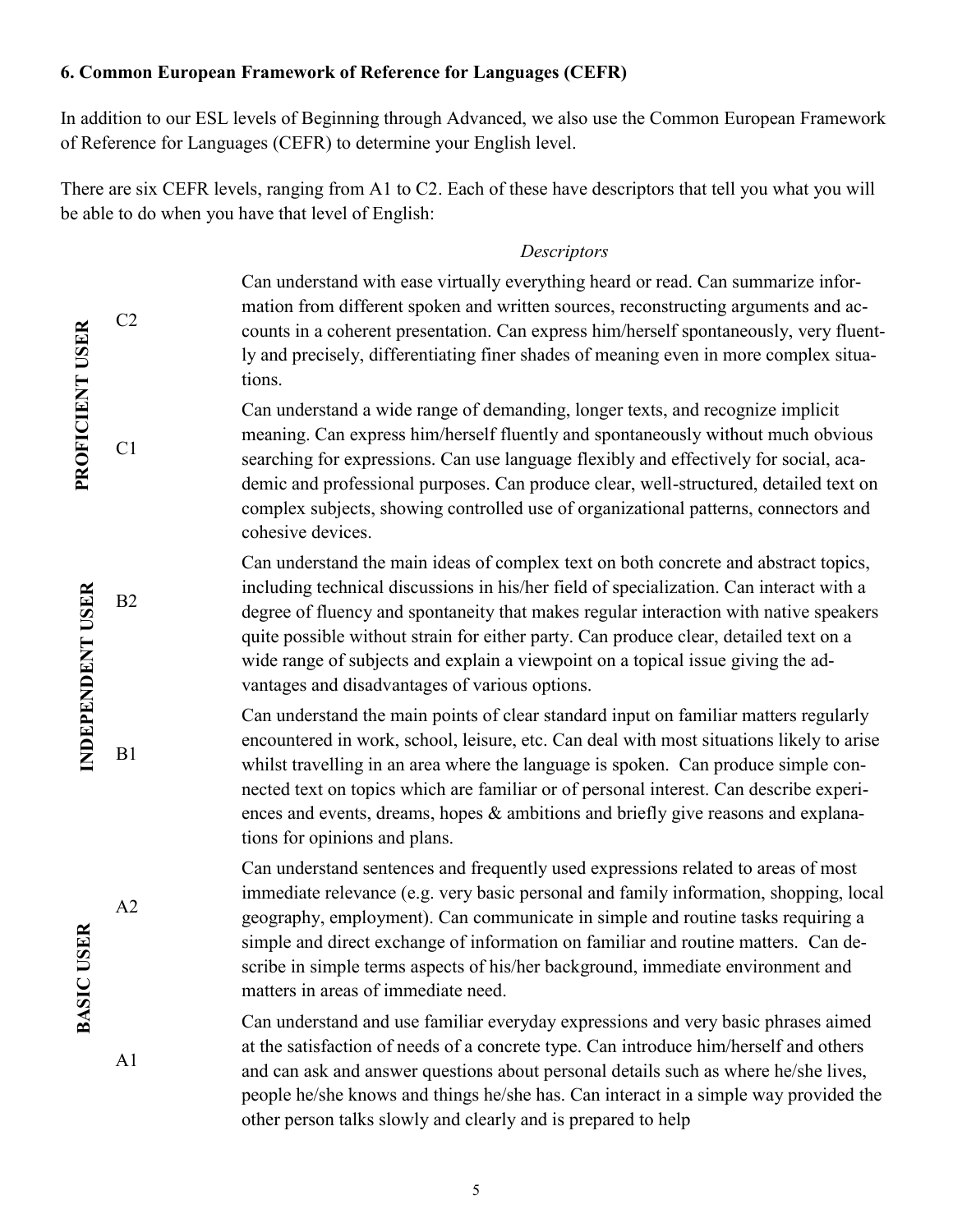## **7. Program Description and Levels**

Our programs strive to meet the varying needs of our international student population as it takes into consideration their purposes for studying English. Instruction is highly individualized to meet learner goals, and group work is integrated for maximum relevance to students. Using the communicative method, language points are presented by the instructor, followed by student practice and production of material covered. Instruction includes review of materials to determine student readiness to progress to additional skills.

## **Intensive Beginning English Program**

*The Intensive Beginning English Program introduces basic English grammar with the objective to establish a strong foundation for spoken and written English. Everyday language and situations are used to practice and establish good usage in full sentences with subject-verb agreement, basic verbs, present and past tense, count*able and non-countable nouns, definite and indefinite articles, Wh-questions, modals comparatives and time *expressions. Skills in reading, writing and vocabulary are practiced through short, simple reading passages that cover a variety of engaging themes and topics. Students practice finding main point, supporting reasons, and examples in reading passages; they practice making inferences and drawing conclusions; they respond by writing their own thoughts in short sentences and paragraphs, working toward writing fluently. Students will begin developing communicative competence in English by studying and practicing specific structures, vocab*ulary, and communicative functions in a variety of topics. To reach these goals, students do listening drills and *oral practice with classmates and their instructor. Focused vocabulary development and pronunciation work supplement these core conversation functions. Stress and intonation are taught so that the students can practice modeling native speech. Prerequisite: None*

#### **Intensive Intermediate English Program**

## Low Intermediate Level

*Students in this level of the Intensive Intermediate English Program continue to build their everyday English foundation while increasing their skill and confidence in speaking and simple writing. The following grammar topics are covered: verb tense review, possessive adjectives and time expressions, present perfect tense, since/ for, gerunds and infinitives, separable and inseparable verbs, and connectors, modal verbs, conditional, passive voice, reported speech, and tag questions. Students progress in reading and writing by carrying out assignments in a variety of themes and topics, including Internet social networking, art, small businesses, and family matters. In each unit, students read passages from different points of view on a topic and compare them. Students are guided to use certain points in writing style and grammar to write their own thoughts on the same topic, including paragraphs, personal letters, space and time order, comparison, and expressing an opinion; furthermore, they practice common verb tense forms, pronouns, and questions. Students continue developing communicative competence in English by studying and practicing specific structures, vocabulary, and communicative functions in a variety of topics. To achieve this, students do role playing, group and pair work, and listening comprehension drills. Students do pair and group work, go through listening comprehension exercises, and speak in response to reading material. Focused vocabulary development and pronunciation work supplement these core conversation functions. Stress and intonation are taught so that the students can practice modeling native speech. Prerequisite: Beginning*

## **Intermediate Level**

*Students in this level of the Intensive Intermediate English Program practice more complicated and varied sit-*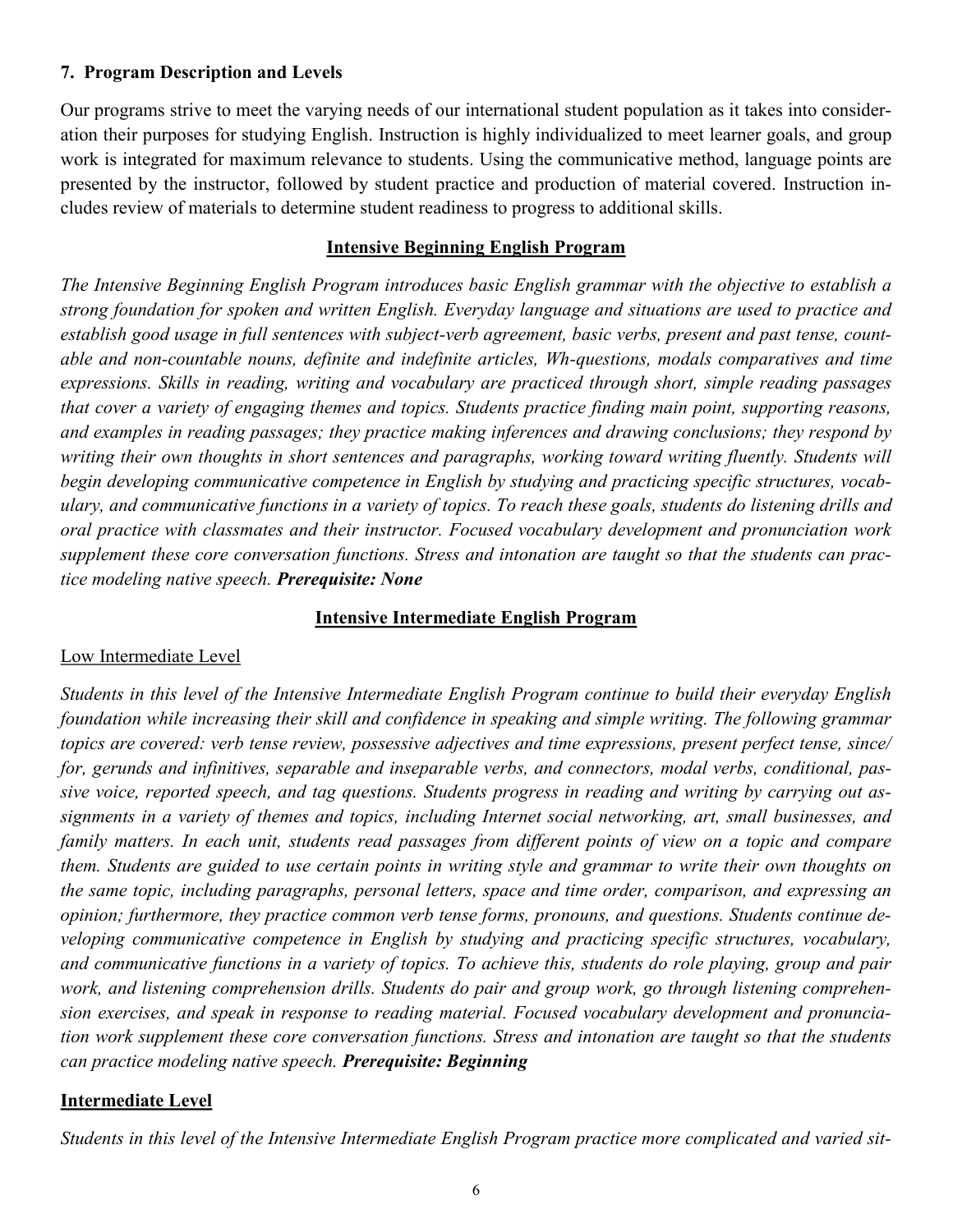*uations using more complex sentences. Emphasis is on practicing more verb tenses , modals and similar expressions, pronouns and phrasal verbs, modal verbs, since/for, already/yet, imperative, nouns and quantifiers, definite and indefinite articles, gerunds and infinitive, comparisons, practice countable and non-countable*  nouns with the correct usage of  $d/an'$  and the, "extensively explore the functions of gerunds and infinitives, prac*tice phrasal verbs, review progressive and simple tenses in the present, past and present perfect, and review and expand their knowledge of adjectives and adverbs*, *and learn about modals and related verbs and expressions.* 

*Students further develop their academic communication in English through assignments in a variety of engaging themes and topics, such as sports, history, literature and the arts. Students read and compare passages from different points of view on a topic. Students consider grammar and style and write their own thoughts on the topic. Styles include transition words, punctuation, and direct speech. Grammar topics include comparative adjectives, verbs plus gerunds and infinitives, and count and non-count nouns. Students begin to focus on English competence for academic success. Through recordings on diverse themes and topics that stimulate critical thinking, including education, volunteering, sports, literature and movies, students build their listening skills for formal and informal discourse. They develop their speaking skills by exploring, analyzing, and explaining matters within these themes and topics. Vocabulary includes idioms and collocations, and pronunciation work supplements class discussion. Stress and intonation are taught so that the students can practice modeling native speech. Prerequisite: Low Intermediate*

## **High Intermediate Level**

*Students at the High Intermediate Level of our Intensive Intermediate English Program practice correct forms and usages for complicated and unpredictable situations. They solidify their understanding of verb tenses, including passive verbs and when to use them; phrasal verbs and modal verbs, conditional, including factual conditionals and unreal conditionals. Students develop analytical skills while continuing to build language competence through the study of intellectually challenging reading and writing exercises structured around stimulating themes, e.g. television and movies, finance, literature, the arts and architecture. Additionally, students will produce writing through the process of generating ideas, organizing and drafting content, revising, and editing for grammar and mechanics.* 

*Students continue developing their English competence for academic success. Through more challenging recordings on diverse themes and topics that stimulate critical thinking, including the media, personal obstacles,*  employment, interviewing, and humor, students expand their listening skills for formal and informal discourse. *They also build their speaking skills by exploring, analyzing, explaining, and advocating matters in these themes and topics. Vocabulary includes idioms and collocations, and pronunciation work supplements class*  discussion. Stress and intonation are taught so that the students can practice modeling native speech. **Prereq***uisite: Intermediate*

#### **Intensive Advanced English Program**

*Students practice correct forms and usages for complicated and unpredictable situations. They expand their use of complex sentences including past unreal conditionals, double comparatives, identifying and nonidentifying clauses, adverb clauses and discourse connectors to express cause and effect, adverb clauses of comparison and contrast, definite and indefinite articles, count and non-count nouns, infinitives and gerunds, direct and indirect speech, passive voice, and noun clauses in apposition. Students further work on their analytical skills for academic competence through the study of advanced-level reading and writing exercises structured around topics that stimulate critical thinking. Students refine their writing skills through the process of generating ideas, organizing and drafting content, revising, and editing for grammar and style. Stu-*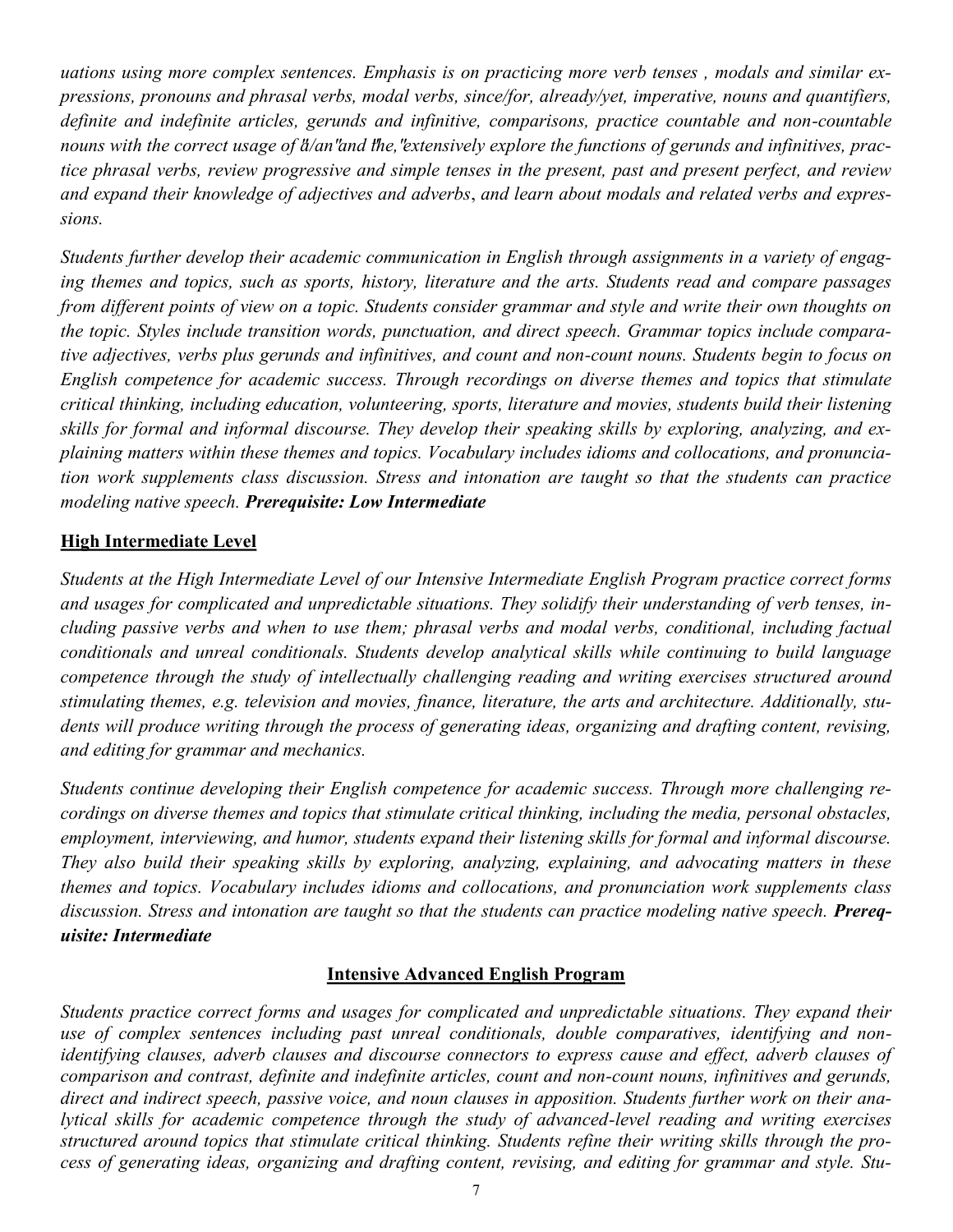*dents further develop their English competence for academic success. Through even more challenging recordings on diverse themes and topics that stimulate critical thinking such as addiction, cross-cultural insights, religion, business, and the arts, students hone their listening skills for formal and informal discourse. They also polish their speaking skills by exploring, analyzing, explaining, and advocating matters in these themes and topics. Vocabulary includes idioms and collocations. Pronunciation work supplements class discussion. Stress and intonation are taught so that the students can practice modeling native speech. Prerequisite: High Intermediate.*

## **Test Preparation Program: TOEFL iBT**

*The English as a Second Language – TOEFL iBT program presents a comprehensive overview of the advanced-level speaking, listening, reading and writing skills needed to succeed on the iBT TOEFL exam.*

*Through an intense review of test taking strategies and the four skills, students will develop a high level of general language ability in both receptive (listening and reading) and productive (speaking and writing) skill areas to achieve a goal TOEFL score. This program is accompanied with work in the computer lab where students take simulated iBT TOEFL exams and a final. Tests taken cover material presented in class and are reviewed so that the student knows areas needing improvement. Prerequisite: Advanced ESL* 

## **Test Preparation Program: Cambridge FCE**

*Our Cambridge English: First (FCE) preparation course is a high-intermediate intensive 11-week course designed to help students develop the skills needed to pass the official exam. Utilizing authentic past exams, the course covers strategies for all four parts of the exam enabling students to gain confidence and effectively use English. Students achieve confidence in communicating in English by practicing speaking in English on a variety of subjects, including role-play, conversation, debates and discussing a wide range of topics. Course goals include confidence in test taking, by identifying and understanding different question types, learning tips for handling each section of the test, taking practice tests to build familiarity with the test and track progress; improved language skills in listening, speaking, reading, and writing; and refined language control through a review of English grammar, pronunciation, word forms, and vocabulary. After completing our Cambridge course, students receive a Certificate of Achievement and course transcript which includes their highest practice test score and assessed completed work from the course.*

## **Test Preparation Program: Cambridge CAE**

*Our Cambridge English: Advanced (CAE) Test Preparation is offered in 11 week sessions at the advanced level; this course is designed to help students develop the skills needed in order to pass the official exam. The course covers strategies for all five parts of the exam enabling students to gain confidence and effectively use English. After completing the Cambridge English: Advanced (CAE) course, students receive a Certificate of Achievement and course which includes their highest practice test score and assessed completed work from the course. The goal of the CAE Preparation Course is to prepare students to take the Cambridge English: Advanced Examination (CAE) and receive the C1 level certificate by helping students improve their English proficiency to the C1* $\Box$ *level as well as equipping students with effective test* $\Box$ *taking strategies. CAE is recognized around the world by employers as an English qualification for working at professional or managerial level, and as a qualification for studying at university level.*

## **Test Preparation Program: IELTS**

*The IELTS Test Preparation Course is specifically designed for students who need to prove their English language skills to educational institutions, employers, professional registration or government immigration agencies. This course consists of 30 lessons per week; it combines 20 lessons per week of Standard English and 4 lessons per week of IELTS exercises and practice questions. This course is designed to help you improve your performance in the IELTS test, as well as your understanding and production of the English language overall.*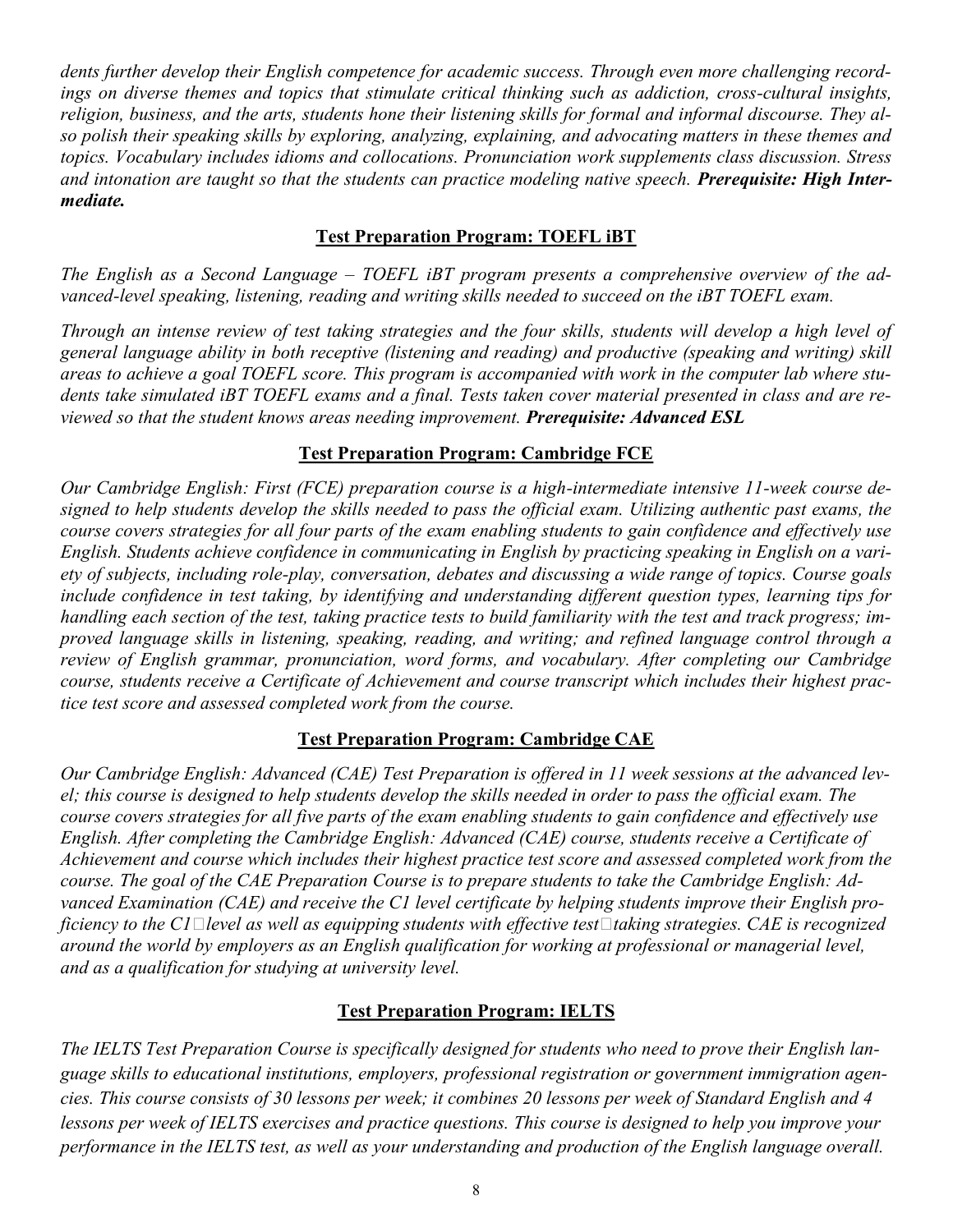*You will improve your understanding of written and spoken English, improve your pronunciation and gain confidence in speaking, listening, reading and writing and you will also develop a greater awareness of grammar structure and vocabulary, in order to communicate more fluently and effectively in English. This course focus on communicative language skills for listening and speaking; these skills are designed to increase your knowledge of vocabulary, idioms and grammar.*

#### **English for Professionals / English for Communication**

*This English for Professionals branch consists of intermediate through advanced students who will prepare*  various presentations, including a business plan. The curriculum covers a wide-range of business related top*ics, from International marketing to finance and accounting. The English for Communications course develops oral communication skills and builds learner confidence. Prerequisite: Intermediate* 

#### **50+ English**

*The 50+ English program is offered at the beginning of each session. Mature adult students learn and practice English skills while taking advantage of the finest weather and best seasonal activities in Southern California. 20 English lessons per week in the morning focus on English grammar and communication skills, afternoon activities include visits to local museums and galleries, cultural landmarks, cafes and bars.*

## **English Plus Fun**

•*Our English Plus Fun consist of two-week courses that combine part-time English classes with fun afternoon activities organized by AFI. Morning classes focus on speaking, reading, vocabulary and writing, and after*noon activities center around favorite destinations in Los Angeles, such as Hollywood, the Grove, Third Street *Promenade, Venice Beach, and more.*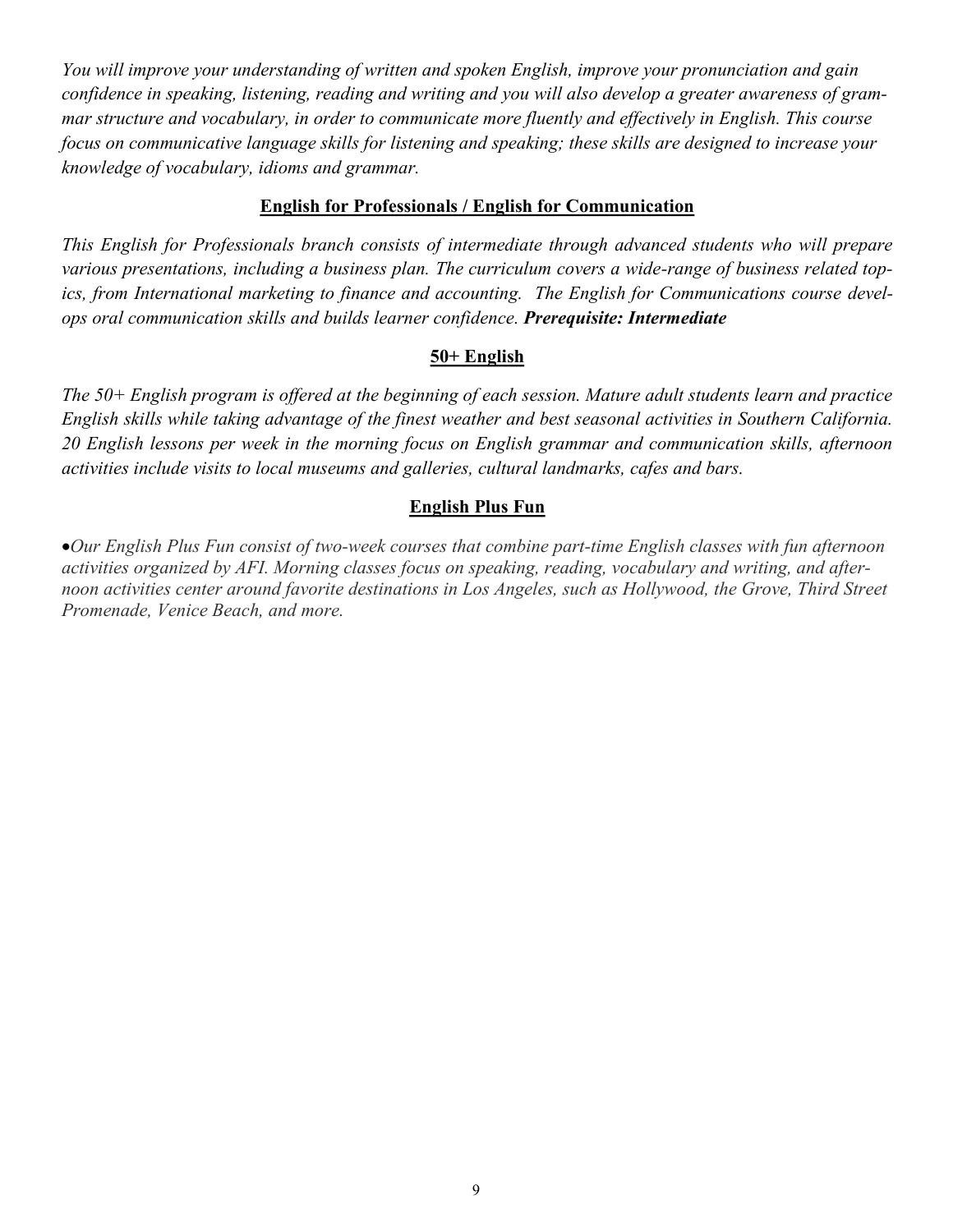| $\frac{1}{2}$           |                               |                   |                         |
|-------------------------|-------------------------------|-------------------|-------------------------|
| <b>Placement Test</b>   | <b>Quizzes</b> Mid-level Test | <b>Level Test</b> | <b>Test Preparation</b> |
| First Day of Attendance | Weekly 6th session week       | 12th session week | Four times annually     |

**9. Graduation Requirement.** To be eligible for, and to receive a Certificate of Completion, students must meet the Satisfactory Progress requirement: complete all weekly quizzes, mid-level and level tests; attend session teacher-student conferences; complete all required classes of the IEP with a minimum grade point average of 2.5; and meet all financial or other obligations to the College. A F International awards Certificates of Participation and Certificates of Completion.

## **C. COURSE CALENDAR**

## **Holidays observed:**

**8. Testing Schedule**

| New Year's Day | Martin Luther King, Jr. Day | Presidents' Day |
|----------------|-----------------------------|-----------------|
| Memorial Day   | Independence Day            | Labor Day       |
| Thanksgiving   | Veteran's Day               | Christmas Day   |

## **2019**

| Session 1 | January 7 to February 1 | Session 8     | July 22 to August 16       |
|-----------|-------------------------|---------------|----------------------------|
| Session 2 | February 4 to March 1   | Session 9     | August 19 to September 13  |
| Session 3 | March 4 to 29           | Session 10    | September 16 to October 11 |
| Session 4 | April 1 to 26           | Session 11    | October 14 to November 8   |
| Session 5 | April 29 to May 24      | Session 12    | November 11 to December 6  |
| Session 6 | May 29 to June 24       | Short Session | December 9 to 20           |
| Session 7 | June 27 to July 19      |               |                            |
| 2020      |                         |               |                            |
| Session 1 | January 6 to 31         | Session 8     | July 20 to August 14       |
| Session 2 | February 2 to 28        | Session 9     | August 17 to September 11  |
| Session 3 | March 2 to 27           | Session 10    | September 14 to October 9  |
| Session 4 | March 30 to April 24    | Session 11    | October 12 to November 6   |
| Session 5 | April 27 to May 22      | Session 12    | November 9 to December 4   |
| Session 6 | May 25 to June 19       | Short Session | December $7-18$            |
| Session 7 | June 22 to July 17      |               |                            |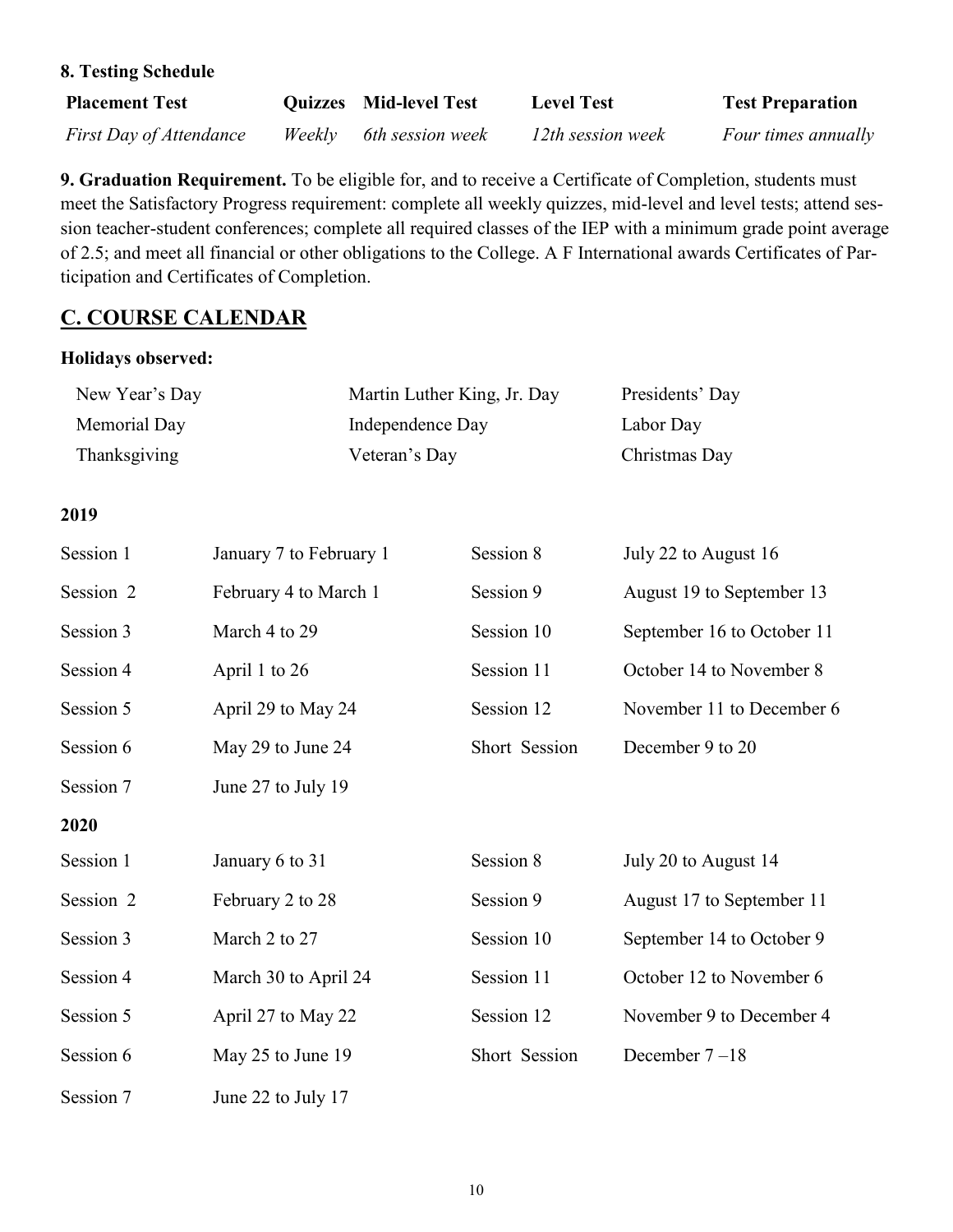## **D. TUITION AND OTHER EXPENSES**

## **72 hours per 4 weeks: Intensive ESL program or TOEFL program**

Mon. - Thur.: 9:00 am to 1:30 pm

## **96 hours per 4-weeks: Intensive ESL program or TOEFL program**

Mon. -Thur. 9:00 am to 1:30 pm and Mon -Wed. 2:30 pm to 4:30 pm.

## **24 hours per 4-weeks: English for Professionals or TOEFL program**

Mon. - Wed., 2:30pm to 4:30pm

## **SCHEDULE OF TOTAL CHARGES FOR ONE 4-WEEK SESSION**

|                                                                                                                                                                                                                                                               | <b>ESL 72</b> | <b>ESL 96</b> |             | <b>TOEFL 96</b>                |            | <b>English for Profes-</b><br>sionals                                           |                                   |
|---------------------------------------------------------------------------------------------------------------------------------------------------------------------------------------------------------------------------------------------------------------|---------------|---------------|-------------|--------------------------------|------------|---------------------------------------------------------------------------------|-----------------------------------|
| *Registration Fee                                                                                                                                                                                                                                             | \$            | 75.00         | \$<br>75.00 | \$                             | 75.00      | \$                                                                              | 75.00                             |
| Tuition                                                                                                                                                                                                                                                       | \$1368.00     |               | \$1728.00   |                                | \$1858.00  | $\mathbb{S}$                                                                    | 480.00                            |
| *STRF Fee                                                                                                                                                                                                                                                     | \$            | 0.00          | \$<br>0.00  | \$                             | 0.00       | \$                                                                              | 0.00                              |
| <b>Estimated Total Charges</b>                                                                                                                                                                                                                                | \$1443.00     |               | \$1803.00   |                                | \$1933.00  | \$                                                                              | 555.00                            |
| <b>Other expenses</b>                                                                                                                                                                                                                                         |               |               |             |                                |            |                                                                                 |                                   |
| *SEVIS I-901 Processing Fee                                                                                                                                                                                                                                   | \$            | 20.00         | \$<br>20.00 | $\mathbb{S}$                   | 20.00      |                                                                                 |                                   |
| Textbook:                                                                                                                                                                                                                                                     | \$            | 49.00         | \$<br>49.00 | \$                             | 49.00      | \$                                                                              | 25.00                             |
| *non-refundable one-time only fees                                                                                                                                                                                                                            |               |               |             |                                |            |                                                                                 |                                   |
| Prices subject to change without notice.                                                                                                                                                                                                                      |               |               |             |                                |            |                                                                                 |                                   |
| <b>ESL 72</b><br><b>ESTIMATED TOTAL CHARGES FOR THE ENTIRE EDU-</b><br><b>CATION PROGRAM:</b><br><b>TOTAL CHARGES FOR THE CURRENT PERIOD OF AT-</b><br><b>TENDANCE:</b><br>TOTAL CHARGES THE STUDENT IS OBLIGATED TO<br>PAY UPON ENROLLMENT:<br><b>ESL 96</b> |               |               |             | \$20520<br>\$1368<br>\$1443.50 |            | (entire ESL 72<br>Program)<br>(one session)<br>(one session $+$<br>registration |                                   |
| <b>ESTIMATED TOTAL CHARGES FOR THE ENTIRE EDU-</b><br><b>CATION PROGRAM:</b>                                                                                                                                                                                  |               |               |             |                                | \$25920.00 |                                                                                 | (entire ESL 96<br>Program)        |
| TOTAL CHARGES FOR THE CURRENT PERIOD OF AT-<br><b>TENDANCE:</b>                                                                                                                                                                                               |               |               |             |                                | \$1728.00  |                                                                                 | (one session)                     |
| <b>TOTAL CHARGES THE STUDENT IS OBLIGATED TO</b><br>PAY UPON ENROLLMENT:                                                                                                                                                                                      |               |               |             |                                | \$1803.50  |                                                                                 | (one session $+$<br>registration) |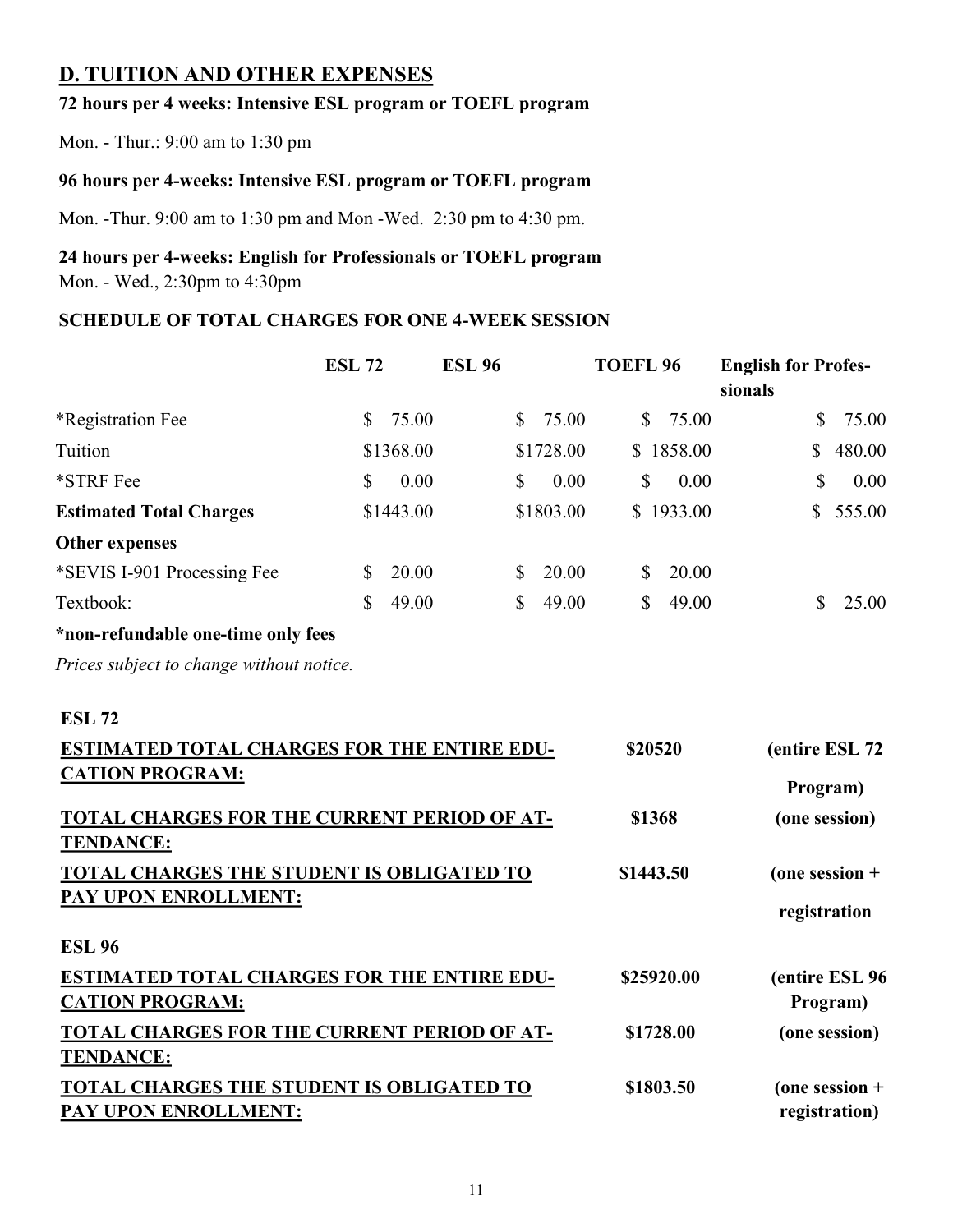| <b>English for Professionals / English for Communication</b> |                                  |
|--------------------------------------------------------------|----------------------------------|
| <b>ESTIMATED TOTAL CHARGES FOR THE ENTIRE EDU-</b>           | \$7200.00 (entire EFP Pro-       |
| <b>CATION PROGRAM:</b>                                       | gram)                            |
| TOTAL CHARGES FOR THE CURRENT PERIOD OF AT-                  | \$480.00 (one session)           |
| <b>TENDANCE:</b>                                             |                                  |
| TOTAL CHARGES THE STUDENT IS OBLIGATED TO                    | $$ 555.50$ (one session + regis- |
| PAY UPON ENROLLMENT:                                         | tration)                         |
|                                                              |                                  |

#### **Explanation and Summary of Other Expenses**

**Application Fee:** In order for your application to be processed, you must include a non-refundable \$75 application fee with your completed application form. This application fee is waived if the student has attended AFI previously and is reapplying and starting within 180 days of the student's last day of registration at AFI.

**Examination Fee:** AFI is approved as an official Certified Test Administration Site (CTAS) to administer ETS internet-based tests, such as the TOEFL iBT. For more information and to register for the tests, please visit www.ets.org.

**Express Mailing Fee:** Unless you pick up the acceptance package in person, we allow the delivery of the acceptance package or any refund checks only by courier companies, e.g., DHL International Express Service, that have a tracking system ensuring its delivery. The non-refundable express mailing fees is US: \$100.

**SEVIS I-901 Fee:** The SEVIS I-901 fee of \$200 is independent of AFI. It is paid directly to SEVP by students with an initial Form I-20, applying for an F-1 visa. Should the student wish that the school pay on the student's behalf, the student must provide the credit card information. The amount debited will be \$200 plus \$20 for processing. The school will send the payment receipt with the acceptance package to the student. Please visit www.fmjfee.com for details.

**Textbook:** Students purchase the required textbooks for the courses by the second day of the session. The textbooks are often used for an entire level (three sessions or 12 weeks).

**Medical Insurance:** All F-1 students and their dependents are required to purchase medical insurance prior to the start of their studies at AFI. The students may choose their own insurance plan or one of the plans listed on our website for international students and scholars in the US.

#### **STRF Assessment**

If you are a California resident, you must pay the Student Tuition Recovery Fund (STRF) assessment fee. The fee is \$0.50 per one thousand dollars of a prepaid tuition, rounded to the nearest thousand dollars. If the prepaid tuition is less than \$1000, the fee is \$0.50.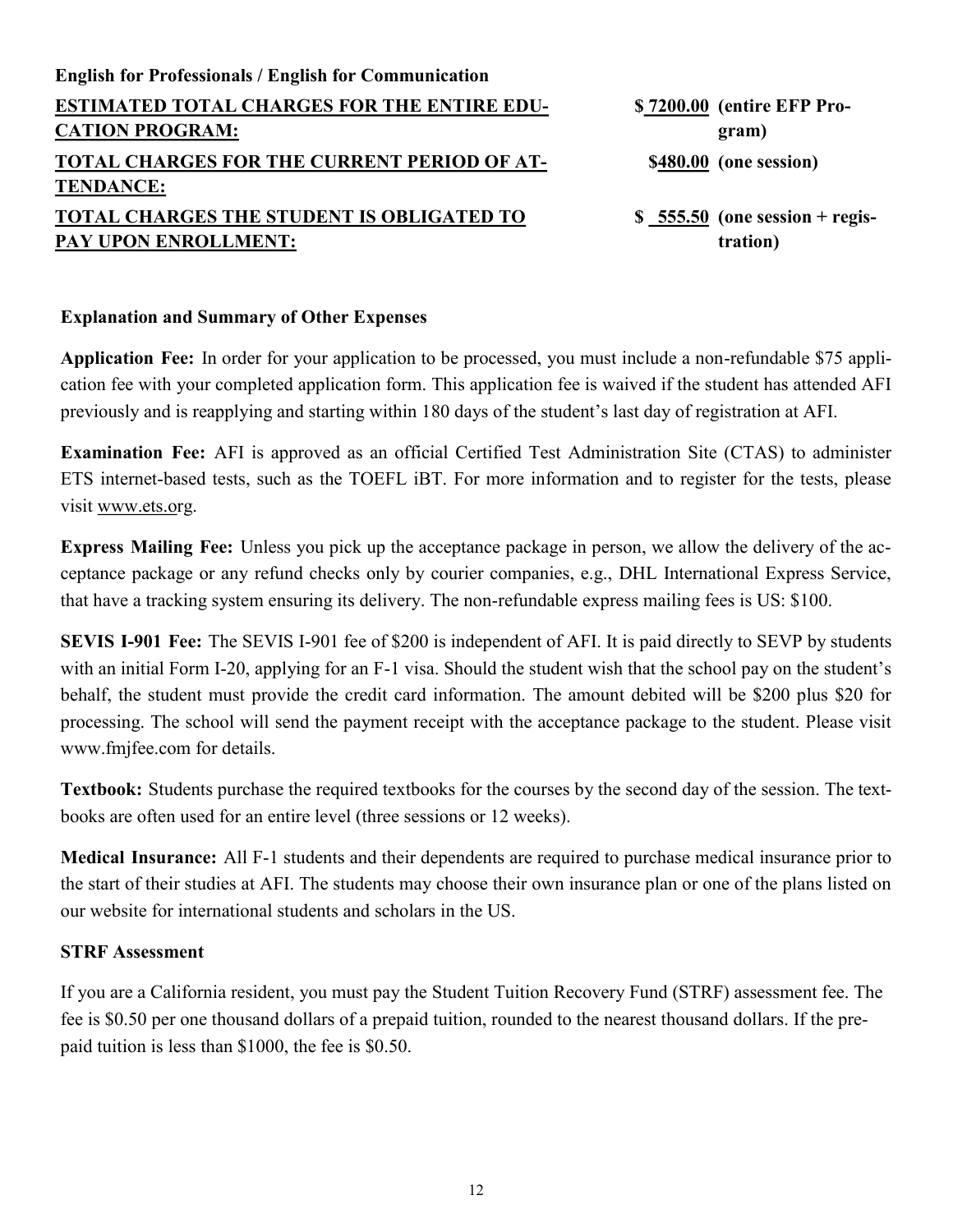## **Other Fees**

We provide student IDs and other forms such as enrollment verifications, official transcripts, certificates, and more. Such requests can be done by submitting the Student Service Request form with applicable fees, if any. The requested documents may be picked up from the administration office between 5 and 30 days. Any requested document or item not picked up within 30 days will be discarded.

## **E. STUDENT TUITION RECOVERY FUND (STRF)**

You must pay the state-imposed assessment for the Student Tuition Recovery Fund (STRF) if all of the following applies to you:

1. You are a student in an educational program, who is a California resident, or are enrolled in a residency program, and prepay all of part of your tuition either by cash, guaranteed student loans, or personal loans, and

2. Your total charges are not paid by any third-party payer such as an employer, government program or other payer unless you have a separate agreement to repay the third party.

You are not eligible for protection from the STRF and you are not required to pay the STRF assessment if either of the following applies:

1. You are not a California resident, or are not enrolled in a residency program, or

2. Your total charges are paid by a third party, such as an employer, government program or other payer, and you have no separate agreement to repay the third party.

The State of California created the Student Tuition Recovery Fund (STRF) to relieve or mitigate economic losses suffered by students in educational programs who are California residents, or are enrolled in a residency program attending certain schools regulated by the Bureau for Private Postsecondary Education.

You may be eligible for STRF if you are a California resident or are enrolled in a residency program, prepaid tuition, paid STRF assessment, and suffered an economic loss as a result of any of the following:

1. The school closed before the course of instruction was completed.

2. The school's failure to pay refunds or charges on behalf of a student to a third party for license fees or any other purpose, or to provide equipment or materials for which a charge was collected within 180 days before the closure of the school.

3. The school's failure to pay or reimburse loan proceeds under a federally guaranteed student loan program as required by law or to pay or reimburse proceeds received by the school prior to closure in excess of tuition and other costs.

4. There was a material failure to comply with the Act or the Division within 30-days before the school closed or, if the material failure began earlier than 30-days prior to closure, the period determined by the Bureau.

5. An inability after diligent efforts to prosecute, prove, and collect on a judgment against the institution for a violation of the Act.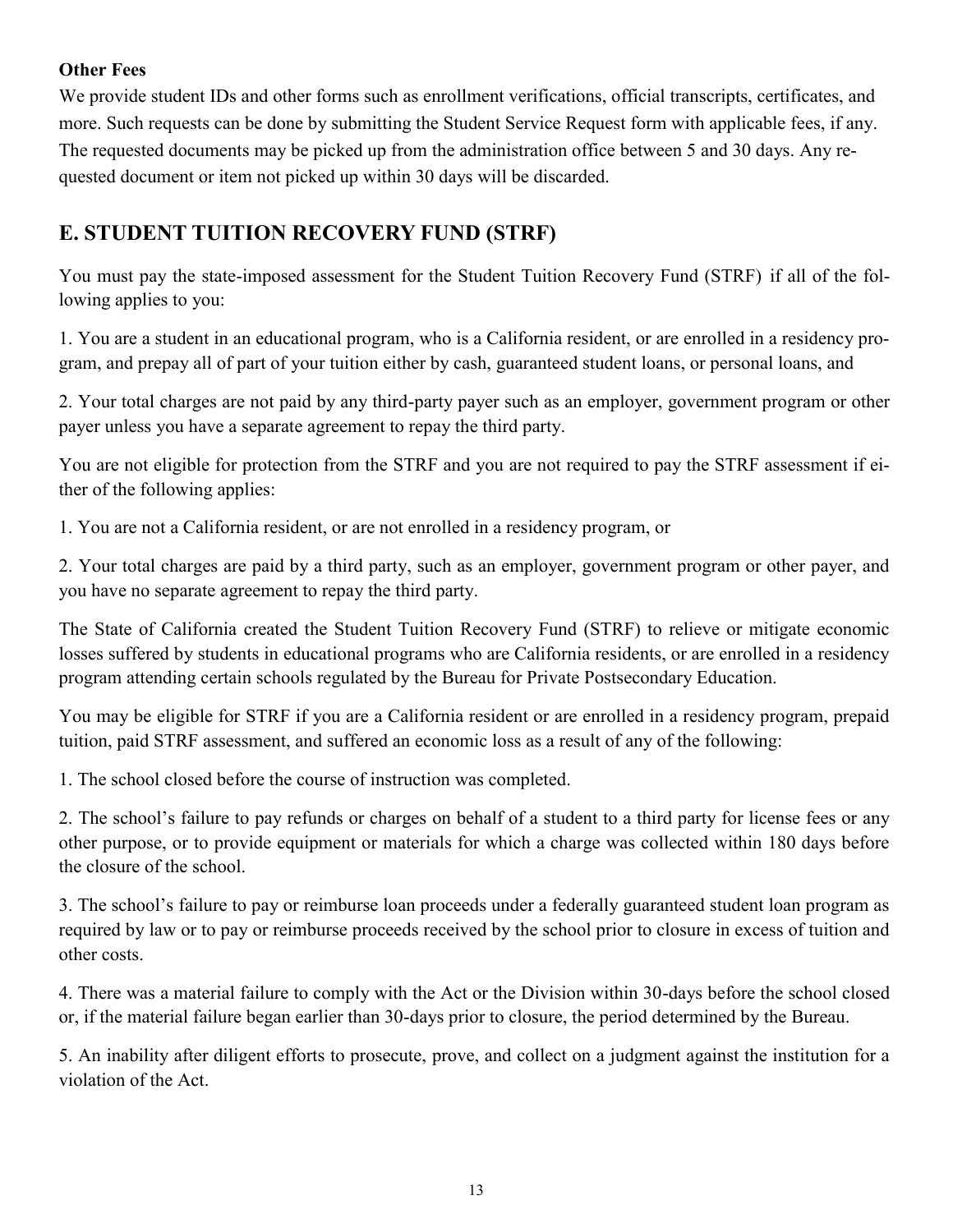## **F. SCHOOL POLICIES**

## **1. Admission Policy**

## **Application Requirements for ALL Programs**

- a. Submit an application for review.
- b. Pay the registration fee.
- c. Pay all required fees.
- d. Submit all required paperwork to the Admissions Department.

## **Admissions Criteria and Procedures**

A F International accepts students with a High School Diploma, General Education Development (GED) or Applicants who have passed the California High School Proficiency Examination (CHSPE). The applicants with high, School Diploma, GED or CHSPE should have reached compulsory age to accept by A F International. The compulsory age is 16 years old and above as defined by the State of California Department of Education.

This school does not accept ability-to-benefit students; students must have completed high school in their home country. **Applicants must have knowledge of basic English language skills.** 

All applicants must complete the application form and submit it along with applicable fees and a photo Identification (ID) online, in person, or by mail to A F International, P.O. Box 6223, Thousand Oaks, CA 91359- 6223. An acceptable form of ID is a passport, or any U.S. state issued driver's license or identification card.

For students wishing to attend the school as International F-1 students, the Financial Certification Form is required showing ability to pay for education and living expenses of the student and the living expenses of spouse or children, if any, traveling with F-2 (dependent of student) visas. For each session in the ESL 72 program, the estimated total expense is \$1,599 (which is the sum of tuition \$750, books \$49, and living expense \$800) for the student and \$800 (living expense) per dependent.

For an F-1 initial, an F-1 initial Change of Status, or a reinstating student, the Financial Certification fund for the student must cover at least six (6) sessions of the estimated total expense for acceptance. For an F-1 transfer student, released in status, the Certification fund must cover at least 2 sessions of his/her studies at A F International for acceptance. For the transfer student, the Certification fund can be a combination of two or more bank statements illustrating that the amount of money being deposited to the account is sufficient to pay for the tuition of 2 sessions or greater. In such a case, a letter from the student explaining the source of the money is required. Acceptable forms of financial documentation are:

- a personal bank statement,
- an affidavit of support from a sponsor/parent with a bank statement stating the responsibility for the student's expenses,
- a letter guaranteeing financial support from the student's employer, and
- a scholarship letter from the student's government or other organizations.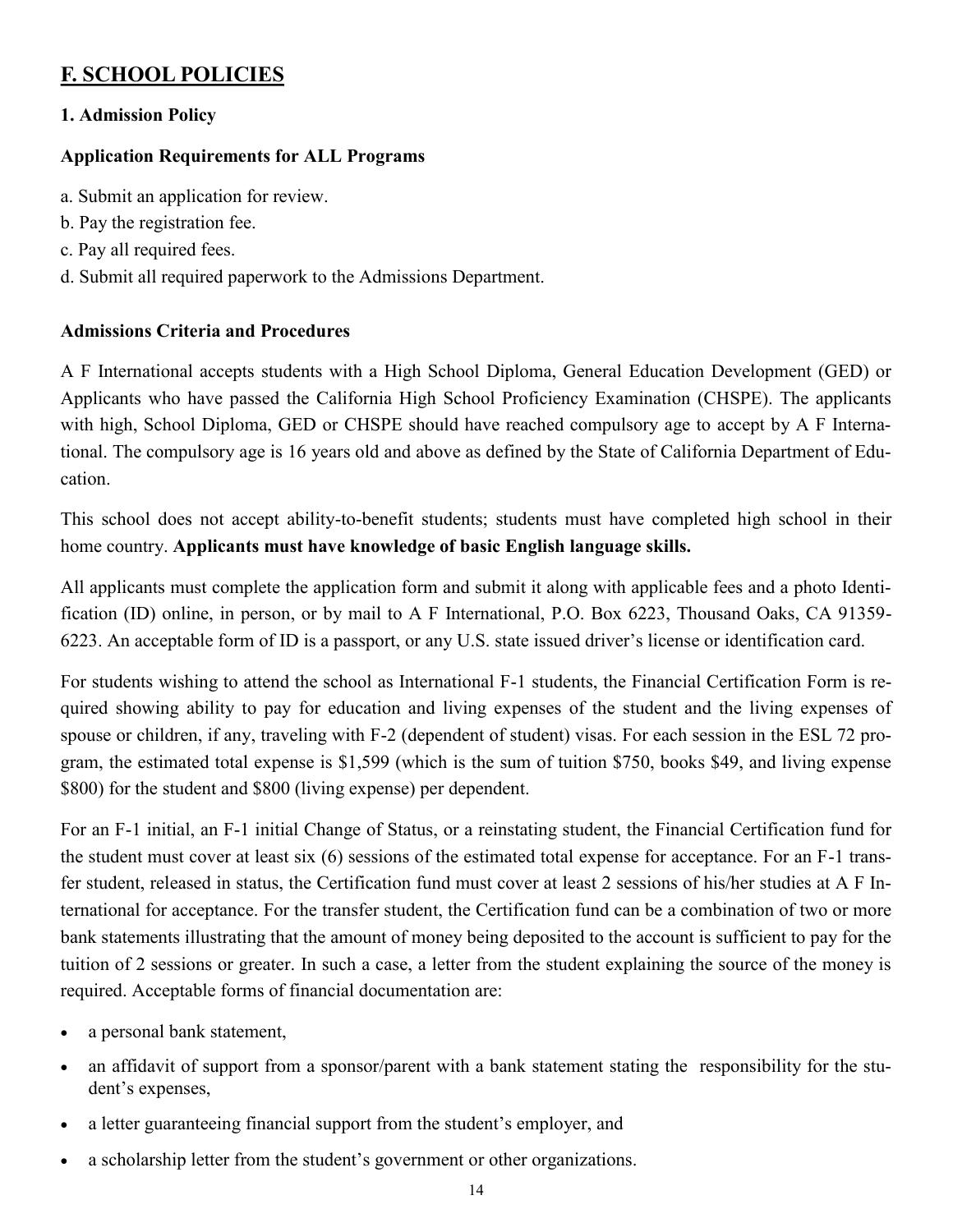**Applying for a Student Visa outside the U.S. (Initial)** - Upon obtaining a Form I-20, the student must pay the SEVIS I-901 fee prior to applying for an F-1 visa. Please visit http://www.fmjfee.com for details. The student must then have a visa interview with the local U.S. consulate for an F-1 Visa. For the interview, the student must bring the following:

- SEVIS Form I-20
- evidence of the SEVIS I-901 fee payment,
- a signed passport which must be valid for at least six months,
- a completed Form DS-160,
- Completed Financial Certification.

A F International vouches for student status. We do not provide visa service, travel document or passport services.

**Transferring with an F-1 visa** - The student who already has a non-immigrant F-1 visa and wishes to attend A F International must first complete the Notice of Intention to Transfer-In form, which states the student's intention to-transfer and acceptance to A F International. A F International will fax or mail this form to the school the student is transferring from. However, it is the responsibility of the student to ensure the release of the student's Form I-20 to A F International by communicating to the Designated School Official (DSO) of the exiting school. Upon the release of the student's record to A F International in SEVIS, A F International will prepare the Form I-20 for the student. The student should check with the office for the hard copy of Form I-20.

**Changing Status to F-1 in the U.S. (Initial - Change of Status)** – Upon obtaining a Form I-20, the student must file a Form I-539 (available online at http://www.uscis.gov/files/form/i-539.pdf) with USCIS to change from the student's current non-immigrant status to an F-1 status. The payment of SEVIS I-901 fee is also required.

**Classes Schedule—**A F International does not guarantee registration to the classes offered due to the maximum number of students allowed by the school. The registration is based on first come first serve.

**Skipping a Level—**A student may skip a level if the student provides the minimum score requirement of an iBT TOEFL or an equivalent test provided by the school.

**Cancellation of Classes—**A F International reserves the right to cancel classes at short notice due to insufficient demand, and place the student in appropriate level courses, which may be fewer hours and/or different classes. F-1 students are not relieved from registration requirement as a full time student regardless of the reason.

## **2. Attendance Policy, Probation and Dismissal**

F-1 Visa students are considered to be on probation for "poor attendance," if their cumulative attendance per session falls below 80%. Students receives an attendance probation notice with the second absence, and is terminated in SEVIS with three absences. Students are marked as tardy should they miss more than 15 minutes but less than 50% of the scheduled class time due to late arrival or early departure. Four tardies are equivalent to one absence. If the student has an official doctor's note, we will reconsider the student slated to be terminated for "poor attendance" instead.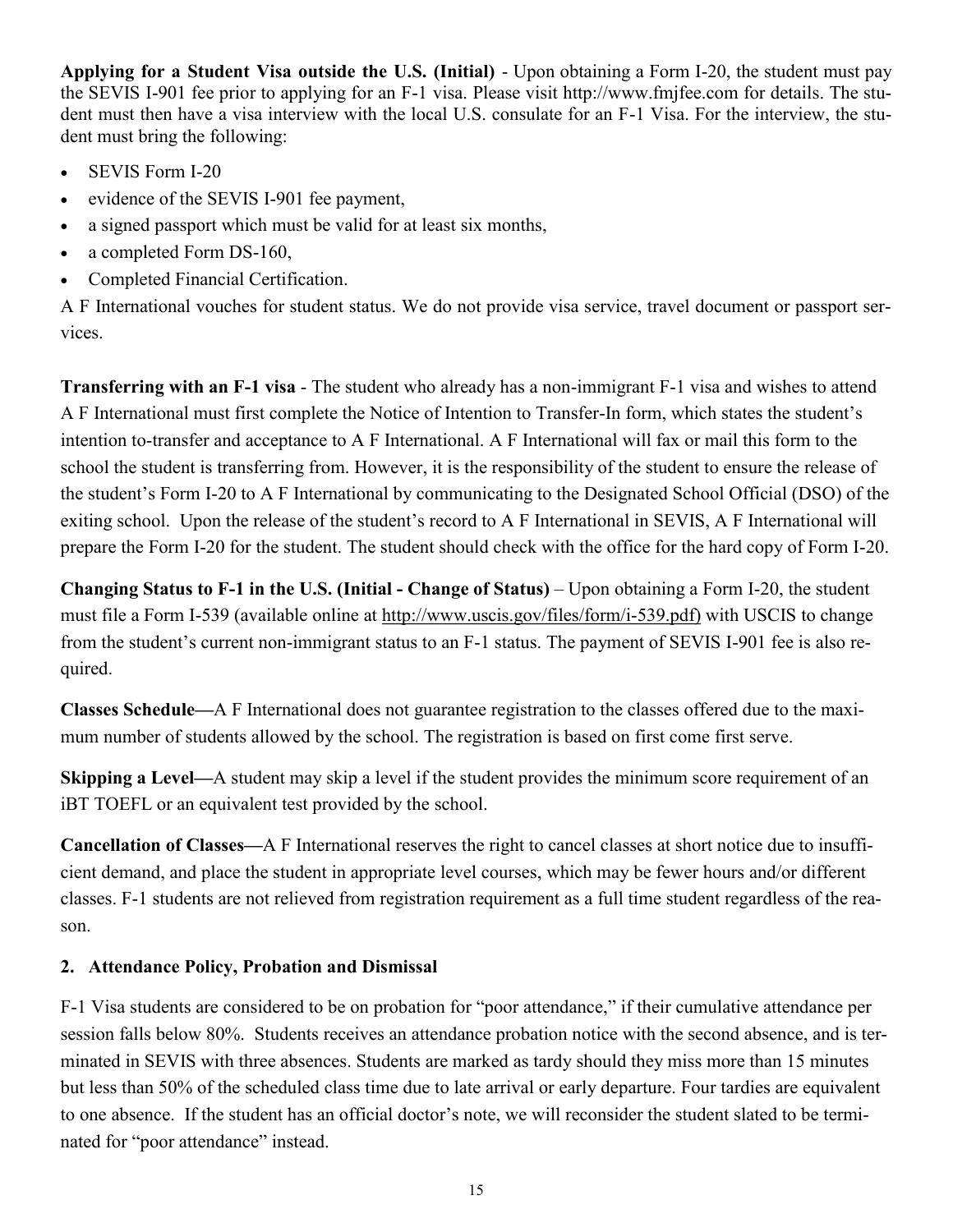## **3. Academic Progress and Grading Policy**

For most courses, the final grade for the course is determined by the weighted letter grades of the student's participation, homework assignments, weekly quizzes and finals.

The following grades are used to report the quality of a student's work:

|               | Grade Percentage   | Grade<br>Points  | Letter Grade   |                    | Descriptors                                                                                                                                                                                                                                                                                                   |
|---------------|--------------------|------------------|----------------|--------------------|---------------------------------------------------------------------------------------------------------------------------------------------------------------------------------------------------------------------------------------------------------------------------------------------------------------|
| $\mathbf{A}$  | $(90 -$<br>$100\%$ | 4.0              | Excellent      | Move to next level | All expectations are met or exceeded; explicit-<br>ly demonstrates thorough understanding; no<br>substantive shortcomings or only minor short-<br>comings. Writing is well organized; adheres to<br>rules of grammar, spelling, and syntax with no<br>or very few exceptions                                  |
| B             | $(80 - 89\%)$      | 3.0              | Good           | Move to next level | Most or all expectations are met; explicitly or<br>implicitly demonstrates good, if not thorough,<br>understanding; only minor substantive short-<br>comings; writing is generally well organized;<br>mostly adheres to rules of grammar, spelling,<br>and syntax                                             |
| $\mathcal{C}$ | $(75 - 79%)$       | 2.5              | Satisfactory   | Move to next level | Satisfactory quality. Directions are followed,<br>most expectations are met but with at least one<br>significant shortcoming; despite any short-<br>comings, demonstrates basic level of under-<br>standing; writing is organized well enough<br>and with enough technical accuracy to be un-<br>derstandable |
| $C-$          | $(70 - 74\%)$      | 2.0              | Insufficient   | Repeat level       | Insufficient understanding. Directions are only<br>partially followed; more than one significant<br>shortcoming; deficiencies indicate only the<br>most rudimentary level of understanding; and/<br>or writing is difficult or impossible to under-<br>stand                                                  |
| D             | $(60 - 69\%)$      | 1.0              | Unsatisfactory | Repeat level       | Unsatisfactory performance; directions are not<br>followed; many significant shortcomings; de-<br>ficiencies indicate almost no understanding;<br>writing is impossible to understand.                                                                                                                        |
| F             | $(0-59%)$          | $\boldsymbol{0}$ | Fail           | Repeat level       | Failing by not completing assignment or not<br>following directions; deficiencies indicate lack<br>of understanding; and/or incoherent writing"                                                                                                                                                               |

A student who withdraws from a course will receive the symbol "W" (Withdrawal) for the course, which has no impact on the GPA.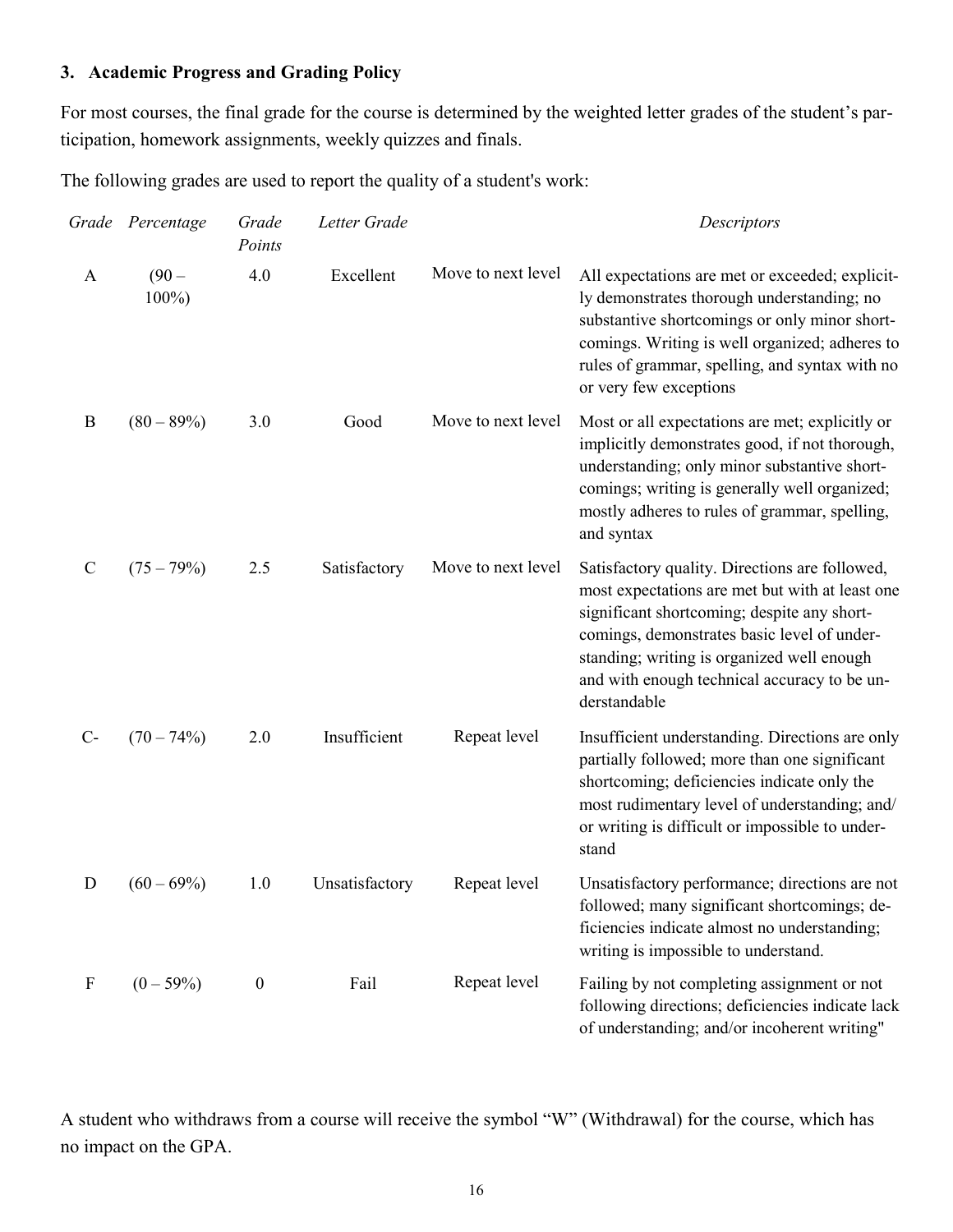## **Completion of assignments and weekly quizzes**

Assignments and weekly quizzes will cover material discussed in class. Students are expected to participate in class discussions and submit completed homework assignments on time. Please come to class prepared.

## **Exams**

A mid-level exam will be given at the midpoint of the level, and a final exam will be given at the completion of the level. Both exams will be followed by teacher-student-conferences. In-class preparation and review materials will be provided prior to the final exam.

**Grades** are calculated as follows:

| Midlevel and Final Tests | 40% |
|--------------------------|-----|
| <b>Weekly Quizzes</b>    | 40% |
| Assignments              | 20% |

**GPA (Grade Point Average)**: A minimum of 2.5 cumulative GPA must be maintained. Failure to maintain the minimum will put the student on academic probation.

To advance to the next level, students must reach a GPA of 75%, or a letter grade C. A student will be placed on academic probation if s/he fails to receive a passing grade of seventy (75% or a C grade) in any class at the end of the quarter. The student will be sent a written notification of his /her academic probation status, and her/ his student record will reflect that s/he is on academic probation. Being on academic probation means that the student will be required to retake the same class level that s/he failed to pass in the subsequent quarter. If the student passes the class in the next quarter, s/he will no longer be on academic probation. If s/he fails again, s/ he will be suspended from the school.

**Maximum Course Repeats :** Students may repeat a course only twice. However, students may repeat the TOEFL iBT preparation class three times to refine their skills to be better prepared for higher education and reach their desired TOEFL score.

## **4. Leave of Absence Policy**

To be approved for a vacation in the United States, the student must be in status and have paid his tuition. A student is permitted a vacation once per year after successfully completing nine months of instruction. The vacation may be up to a maximum of 13 weeks duration and the student must return to this institution to continue his studies. For students who are enrolled for shorter periods, it is recommended that they take their vacation after they have completed their studies. Students who are in status and have completed their studies may remain in the United States legally for up to 60 days after completing their studies. For students wishing to have a break by leaving the country they must be in status and have their tuition paid. They have to provide an explanation as to why they are required to return home and a copy of their airline ticket. A student, if approved, must return within five months. If the student fails to meet this deadline, they will have to reapply for a student visa. Breaks in school are permitted on a case by case basis. Breaks in school in the United States are permitted for medical and emergency reasons only. These breaks must be documented with either a Doctor's letter or other acceptable evidence of the emergency. These are approved on a case by case basis.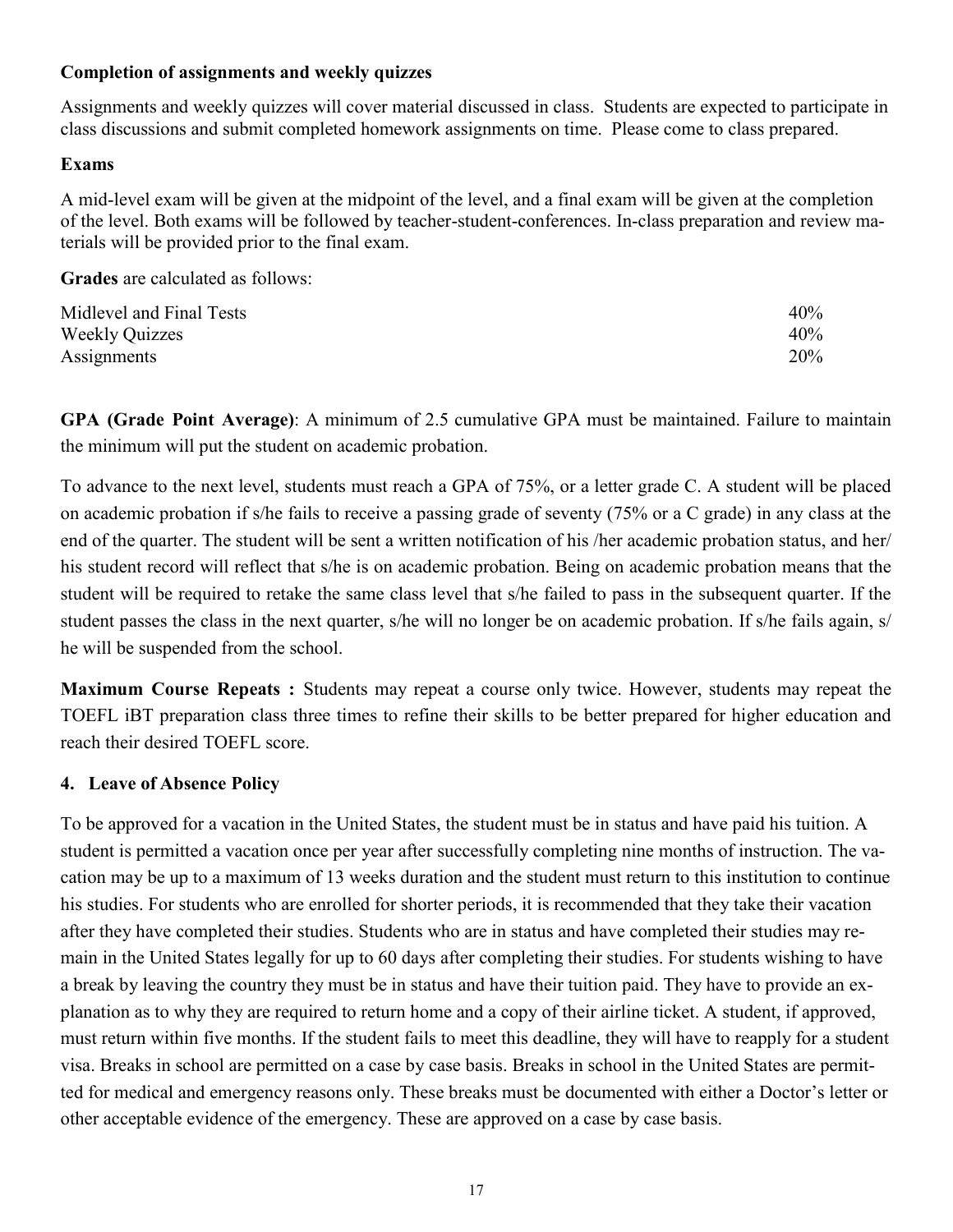## **5. Code of Student Conduct**

A F International expects its members to observe traditional canons of scholarly discourse, academic behavior and due process. Students as well as faculty are expected to exhibit the high level of personal integrity which society demands of professionals. A F International insists of the greatest degree of freedom of teaching, learning and expression for all its members; activities which disrupt the regular and essential operation of the A F International are not permitted.

We expect every student to act in a mature and responsible way at all times. The following list of unacceptable activities can result in suspension or termination.

- Violation of any of the AFI's policies or procedures;
- Refusing to follow the teacher's instructions pertaining to course work while in class and thus disrupting the class;
- Indifference, disrespect, or rudeness towards a fellow student, or AFI employees, whether overt or implied;
- Intentionally or chronically speaking languages other than English during class time;
- Not bringing your textbooks and other necessary materials (i.e. paper, pen or pencil, etc.) to your classes;
- Use of cell phone, lap tops or any other communication devices during class (cell phones must be turned off during class);
- Cheating on exams or possession of the official exams for AFI courses;
- Violation of security or safety rules (Negligence or any careless action that endangers the safety of another person);
- Being intoxicated or under the influence of a controlled substance while at school except medications prescribed by a physician that does not impair work performance;
- Unauthorized possession of dangerous or illegal firearms, weapons or explosives in school;
- Engaging in criminal conduct or acts of violence, or making threats of violence toward anyone on school premises or when representing AFI, or fighting, or provoking a fight on school property, or negligent damage of property;
- Threatening, intimidating, stalking or coercing fellow students or AFI employees on or off the premises at any time, for any purpose;
- Engaging in an act of sabotage; negligently causing the destruction or damage of school property, or the property of fellow students or employees in any manner;
- Theft or unauthorized possession or removal of school property from the premises without prior permission from management or unauthorized use;
- Immoral conduct or indecency on company property;
- Conducting a lottery or gambling on company premises;
- Use of school telephone, fax, computers, office supplies, or other school properties without approval from the office;
- Smoking in restricted areas or at non-designated times;
- Drinking or eating in classrooms, or any act of creating or contributing to untidy or unsanitary conditions;
- Posting, removing or altering notices on the school premises without the permission from management;
- Soliciting, selling, or collecting funds for any reason on the school premises;
- Bringing pets of any kind to school;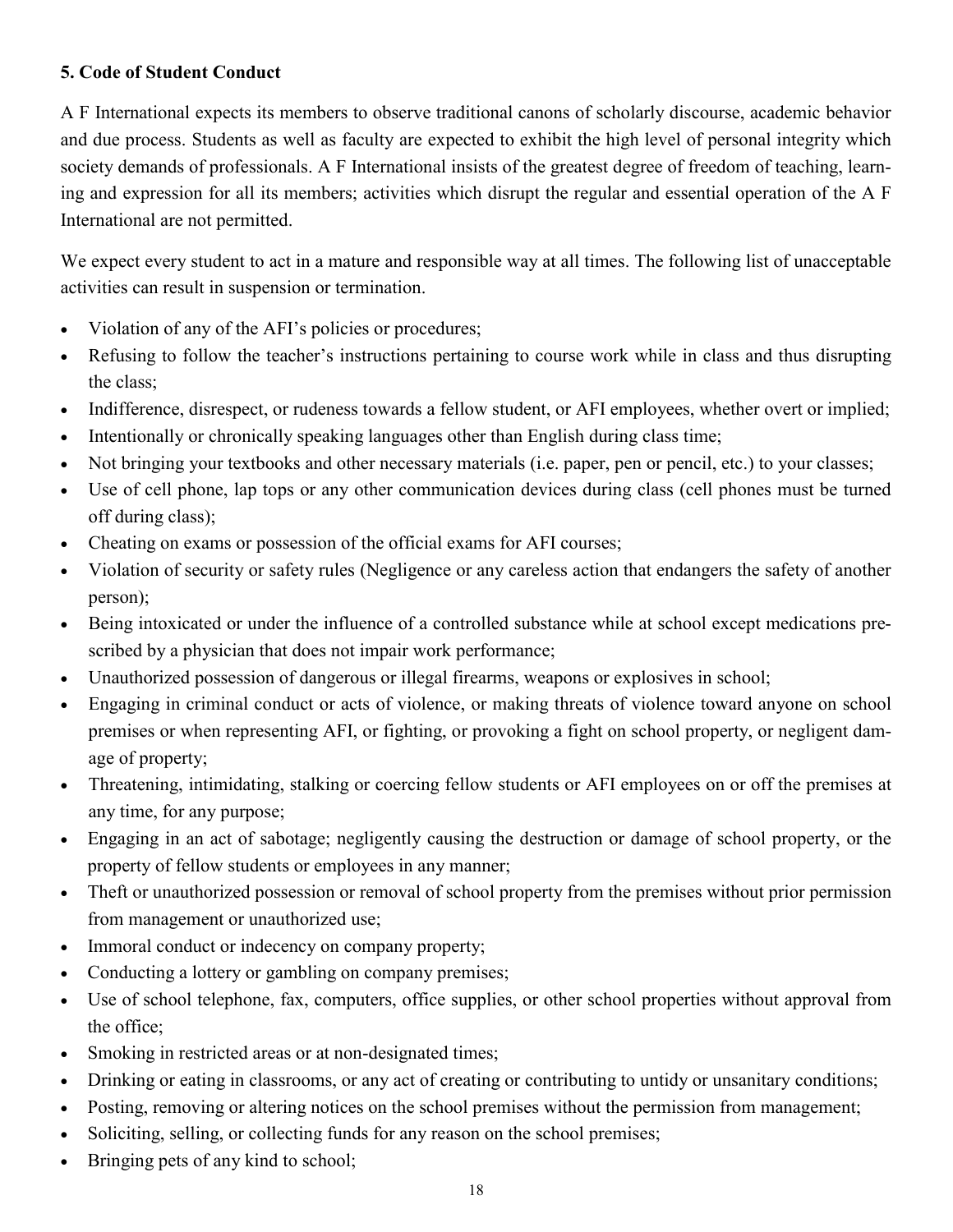- Viewing contents that are sexually explicit, violent or others that may be found offensive to others on the school premises whether using a computer lab or using the student's personal computer;
- Downloading any active-X controls or harmful files, or creating or modifying any of the computer files or programs of the school that would affect the computer system;
- Obscene or abusive language or any act of harassment -toward a fellow student or an AFI employee.

**Please note:** AFI has a zero-tolerance policy towards any verbal and physical abuse.

## **6. Force Majeure**

A F International is not liable in cases where A F International is unable to fulfill any services or obligations due to any extraordinary event such as a war, a fire, an act of government, an act of terrorism, a natural disaster, labor disputes and other events beyond the control of A F International.

## **7. Computer Use**

Computers in the computer lab are available to all current students with course-related assignments. Please do not use the Internet when working on the Lab computers since downloaded files may interfere with the proper downloading of the actual TOEFL iBT tests. For personal use, computers are available in the lobby area. Using the computers for non-course related work is limited to 10 minutes per person if there are others waiting.

## **8. Policy on Human Rights**

A F International will admit any student regardless of their race, color, religion, sexual orientation, national, or ethnic origin providing they have met the requirements for admission. Each student will have a right to participate in all of the school's programs and activities.

## **9. Non-Immigrant F-1 Student Policy**

In addition to the policies stated herein, the F-1 student must comply with the terms and conditions of his/her F -1 visa. The student who fails to meet any of the regulatory requirements set by the U.S. and the school will be "out of status" and "terminated" in SEVIS.

Be sure to comply with these policies:

- Enroll by the 2nd day of every session as a full-time student. (18 hours or more of instruction per week).
- A 10% late fee will be added to the tuition amount if payment is received after the first week of the new session.
- Inform the school within 10 days, for the following changes: home address, contact information, sources of financial support, immigration status, and dependent status.
- Do not engage in unauthorized employment.
- Be sure to have a valid Form I-20. If your Form I-20 is about to expire, report to your student advisor about your intent to extend your program by completing and submitting the I-20 Extension Request Form at least 30 days prior to the expiration date indicated on your Form I-20 and submitting it to your DSO/PDSO.
- Provide the documents requested by the school within 10 days for any filing required by the school for compliance with any regulatory agencies.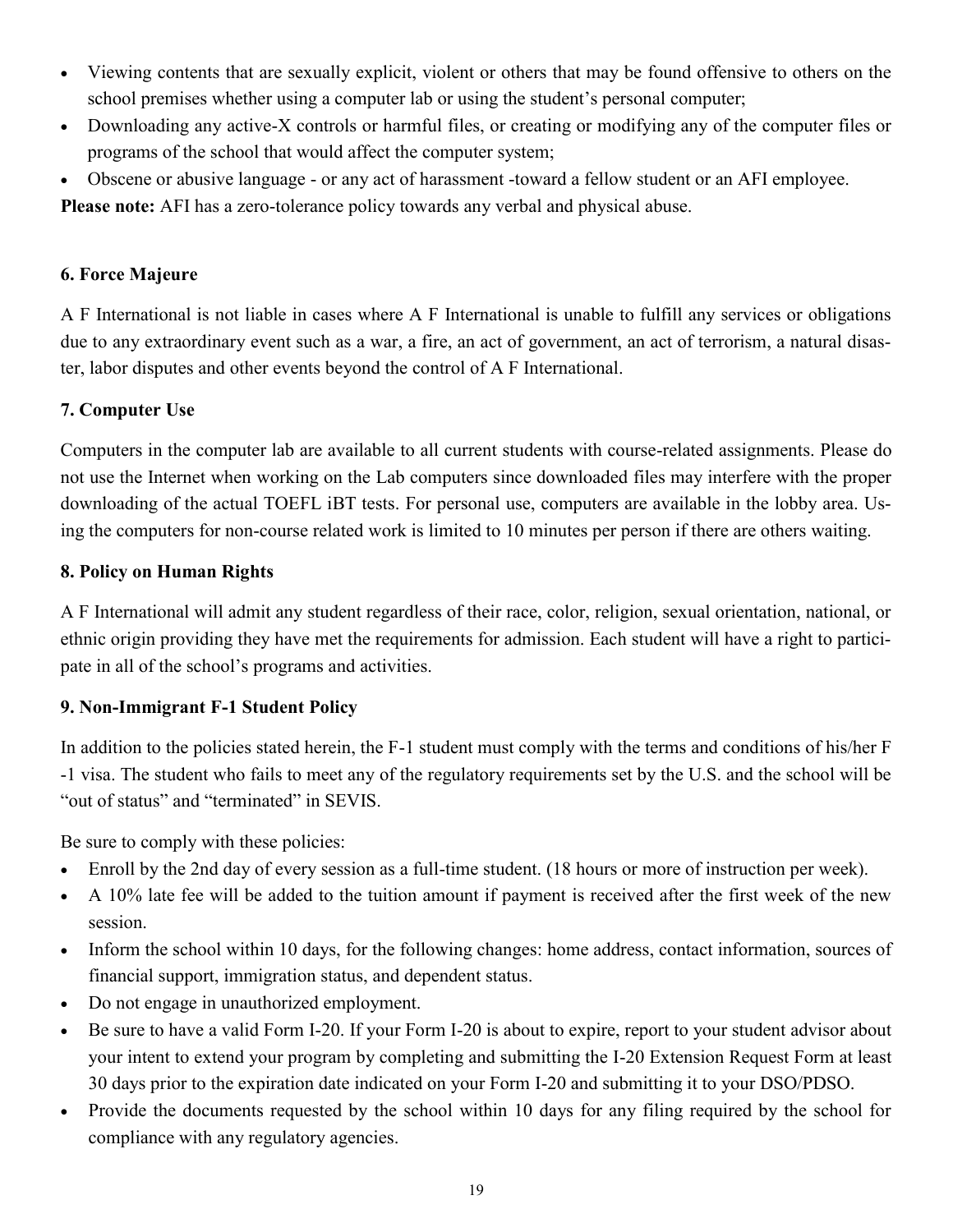If you are a new student, report in person to the school on time and have tuition fully paid in a timely manner for the amount agreed to pay in order to undertake the courses; an initial student must report within 30 days and a transfer student must report within 15 days prior to program start date. The tuition is due for the period and for the program indicated on your application form. The period of stay on the Form I-20 should be consistent as requested on the application form. Partial payments will not be accepted.

## **10. Exiting the School Policy (F-1 Students)**

To avoid being terminated from SEVIS for failure to enroll, a student who plans to leave the school must complete and submit the **Notice of Intention to Exit** form 30 days before the last date of attendance. The student's cumulative attendance and GPA will be reviewed and closed out in SEVIS accordingly.

When transferring to another SEVP approved school, the acceptance letter from the school must be submitted together with the Notice of Intention to Exit form; a letter or a form that expresses only intent to transfer is not sufficient.

The student's record will be released to the school within 7 days of the student's last day of registration. If the student does not meet the minimum attendance and/or academic requirement, the student will be released "terminated."

## **G. STUDENT SERVICES**

**Accommodations:** A F International does not maintain any resident housing or dormitories. AF International assumes no responsibility for student housing or dormitories, assumes no responsibility to find or assist a student in finding housing, and has neither student housing nor dormitories under its control. Housing is available near the School with a range of cost from \$1,300 to \$2,000 per month. Housing agencies information is available.

**Advising and Counseling:** Our staff makes every effort to maintain close communication with its students. Students have access to faculty and administrative staff for vocational and academic advising. Students experiencing personal problems which require professional counseling, and who request assistance, will be referred to the appropriate agencies. A F International offers visa services for international students and vouches for student status. A Principal Designated School Official (PDSO) or a Designated School Official (DSO) is available during school hours for assistance with visas, academic advising and recommendations pertaining to termination, all immigration rules and regulations.

## **Placement Services: A F International does not provide any job placement services or assistance.**

**Library and Facilities:** A F International offers a number of textbooks, dictionaries, encyclopedias, newspapers, and periodicals to students, as well as free wi-fi, internet, and spacious study tables.

Both Thousand Oaks and Westlake Village offer public libraries. The Grant R. Brimhall Library in Thousand Oaks is located at 1401 E. Janss Road, TO, CA 91362 ((805) 449-2660). The library is open Monday– Thursday, 11am-8:00pm, Friday,10am-6 pm, Saturday 10 am-5 pm, and Sunday 12 pm-5 pm.

The library in Westlake Village is located at 31220 Oak Crest Dr., WVL, CA 91361 . The library hours are Tuesday and Wednesday, 10:00am to 6:00pm, Thursday and Friday, 10am-5pm,Saturday, 9:00am-5:00pm,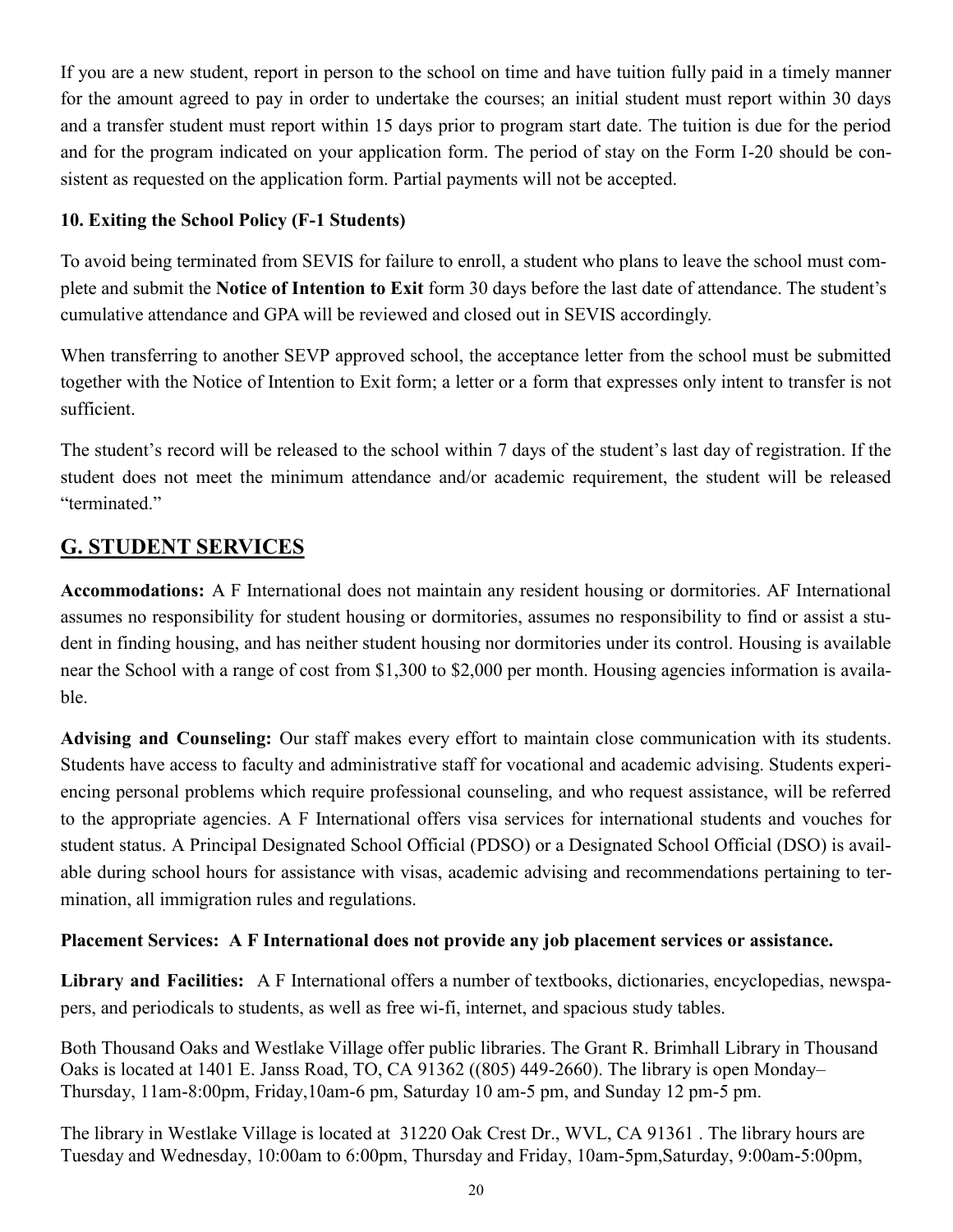and Sunday 1:00pm-5:00pm.

**New Student Orientation:** On their first day of attendance, students receive an orientation and a free student ID card. Orientations are also given during each session in the student lobby and in the classrooms.

**Parking:** Monthly parking is available adjacent to the school; a monthly parking pass is \$95.

**School Events:** Students at AFI maintain a busy social calendar. In addition to Valentine parties, Fourth of July celebrations, Halloween parties, Thanksgiving lunches and Christmas dinners, there are monthly birthday celebrations, Round- Table Student Discussions, Spelling Bee Fridays, Game Days, bi-weekly themed potlucks and ice cream socials. Friday sightseeing excursions are optional.

**Student Health Insurance:** Students are required to be covered by health insurance during their stay in the United States. Applications for different insurance carriers are available. Successful academic progress at AFI requires students to take care of their health, including proper diet and sufficient sleep. If students require medical and/or dental appointments, appointments should be made after school hours. If a student is in need of personal psychological counseling, the Student Services Coordinator will provide a listing of services in the community.

**Student ID:** On the first day of attendance, students receive a free student ID card.

**Student Loans or Grants:** ESL students are **NOT** eligible for Government Student Loans or Grants.

**Student Lounge and Student Kitchen:** Both facilities are available for the convenience of all students. Communal dishes, cutlery and glassware should be kept clean. Students are asked to use common sense and clean up after themselves.

## **H. TRANSCRIPT AND CERTIFICATES**

A F International awards certificates to those students who display merit in their study of the English language. Two types of certificates are available: The Certificate of Participation is awarded to a student who leaves before completing the program. Students who complete the ESL program receive the Certificate of Completion.

## **I. COLLEGE AND UNIVERSITY ARTICULATION AGREEMENT**

A F International has Articulation Agreements with other schools. AFI does not offer credits and does not accept credits from other schools.

## **J. STATE OF CALIFORNIA DISCLOSURE STATEMENTS**

- State of California, Bureau for Private Postsecondary Education: *AF International* is a private, educational institution that is approved to operate by the Bureau for Private Postsecondary Education (BPPE). "Approval" or "approval to operate" means that the Bureau has determined that an institution meets minimum state standards established by the Bureau for integrity, financial stability, and educational quality, including the offering of bona fide instruction by qualified faculty and the appropriate assessment of students' achievement prior to, during, and at the end of its program.
- Any questions a student may have regarding this catalog that have not been satisfactorily answered by the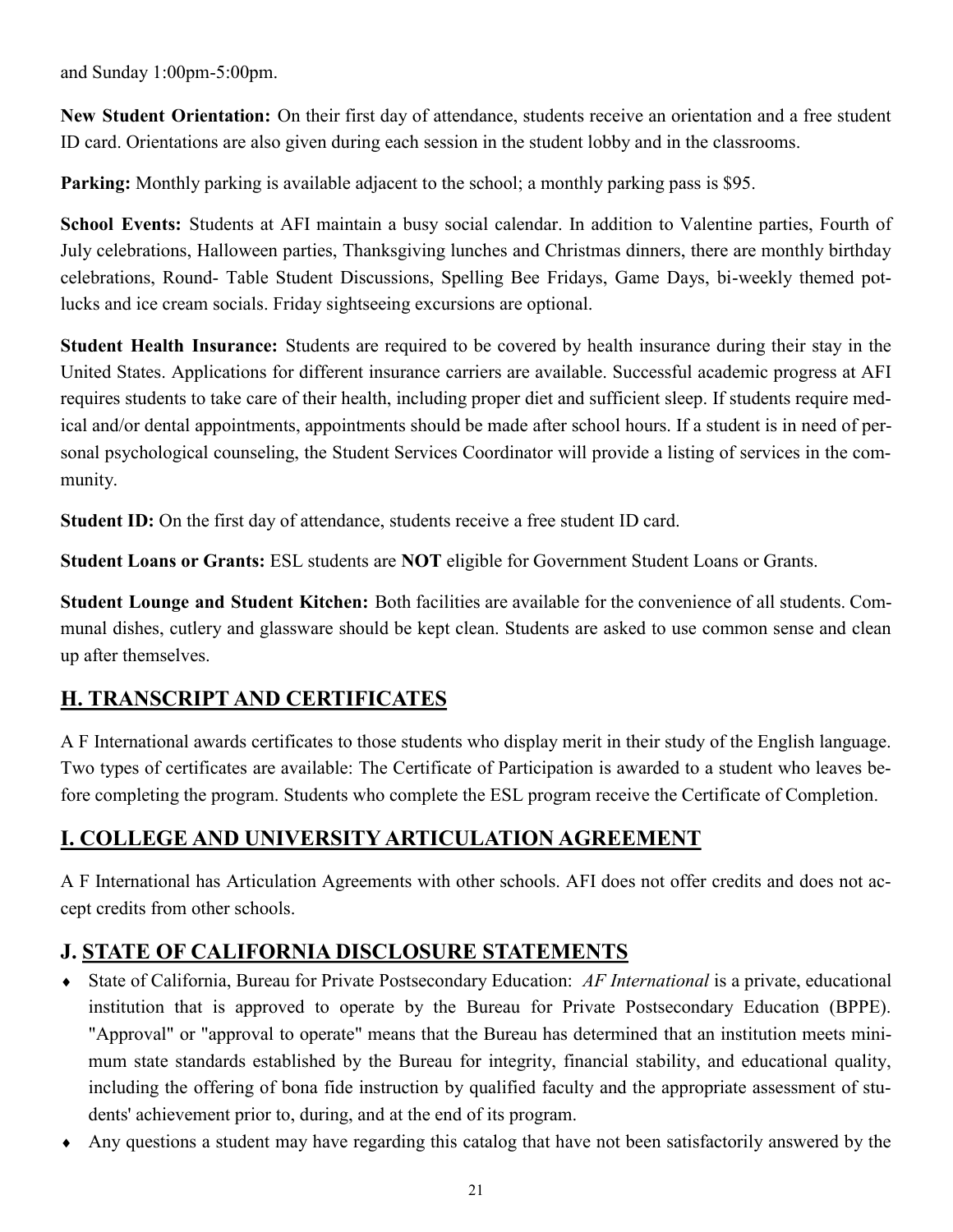institution may be directed to the Bureau for Private Postsecondary Education at 2535 Capitol Oaks Drive, Suite 400, Sacramento, CA 95833, www.bppe.ca.gov, toll-free telephone number (888) 370-7589 or by fax (916)263-1897.

- As a prospective student you are encouraged to review this catalog prior to signing an enrollment agreement. You are **also** encouraged to review the *School Performance Fact Sheet*, which must be provided to you prior to signing an enrollment agreement.
- A student or any member of the public may file a complaint about this institution with the Bureau for Private Postsecondary Education by calling 888-370-7589 or by completing a complaint form, which can be obtained on the Bureau's Internet Web Site: www.bppe.ca.gov.
- All student records are maintained at the institution's main office while students are enrolled and are available only in digital format after graduation. Official academic transcripts are maintained into perpetuity in cloud technology.

## **K. MAINTENANCE OF STUDENT RECORDS**

Student academic records, which include grades, attendance, prior education and training, personal achievements, etc., are maintained on the school premises for a period of not less than five (5) years.

## **Transcripts**

The school retains academic transcripts indefinitely. A F International will provide a transcript of the student's academic record upon written request by the student. Students are allowed one transcript at no charge. There will be a \$10.00 fee for each additional transcript. An **official** copy will be mailed to the appropriate person and/or institution. An unofficial copy can be secured and given directly to a student, with the word "**unofficial**" stamped on the transcript. Transcripts issued to the student are marked "**Issued to Student**."

Transcripts will be denied if the student has an outstanding balance against her/his account, or if any records are on hold, or there is missing documentation.

## **Student Complaint/Grievance Procedures**

Persons seeking to resolve problems or complaints should first contact the instructor in charge and then the office administration. Requests for further action may be made to the School Director or to the Chief Academic Officer (CAO).

*The School Director or The Chief Academic Officer (CAO)* is the ultimate contact for any ethics issues or grievances about classes, students, instructors, staff members, or situations. Students who have ethics concerns may contact the school to request the name and phone number for the CAO or School Director. Any contact/ discussion with the School Director or CAO is completely confidential. Additionally, if a student is not satisfied with the School's conduct the student can follow the policies of the BPPE, as follows:

A student or any member of the public may file a complaint about this institution with the Bureau for Private Postsecondary Education by calling the toll-free phone number at: **888-370-7589,** or by completing a complaint form, which can be obtained on the Bureau's Internet Web Site: **www.bppe.ca.gov**.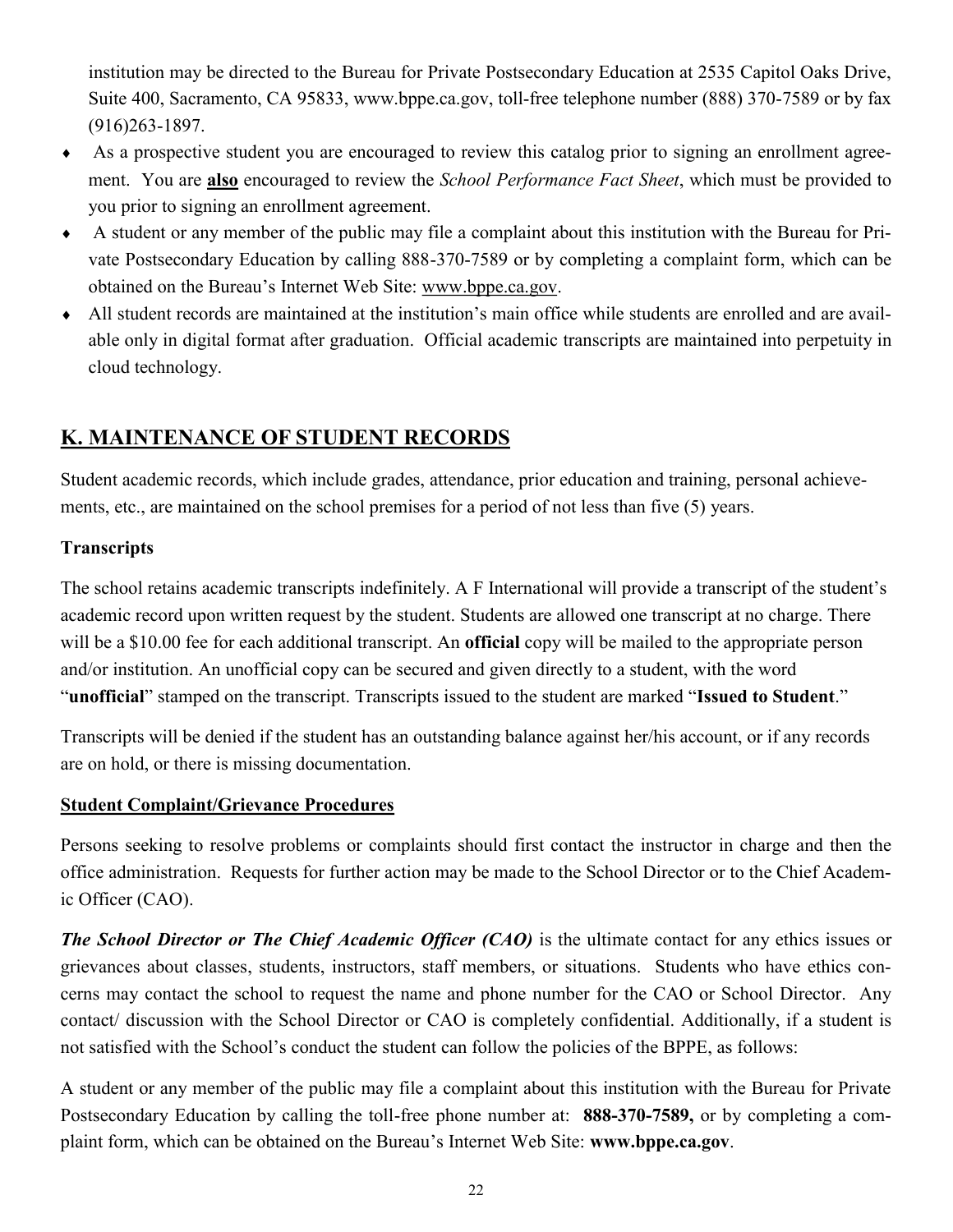## **L. NOTICE CONCERNING TRANSFERABILITY OF CREDITS AND CREDEN-TIALS EARNED AT OUR INSTITUTION**

The transferability of credits you earn at A F International is at the complete discretion of an institution to which you may seek to transfer. Acceptance of the certificate you earn in our educational program is also at the complete discretion of the institution to which you may seek to transfer. If the credits or certificate that you

earn at this institution are not accepted at the institution to which you seek to transfer, you may be required to repeat some or all of your coursework at that institution. For this reason you should make certain that your attendance at this institution will meet your educational goals. This may include contacting an institution to which you may seek to transfer after attending A F International to determine if your certificate will transfer. A F International does not offer credits. A F International offers a certificate.

## **Transfer Credit Evaluation**

AFI does not accept credits from other schools.

## **Experiential Credit is not given or evaluated at this institution.**

## **M. REFUND AND CANCELLATION POLICY**

## **STUDENT'S RIGHT TO CANCEL**

The Student has the right to cancel the enrollment agreement and obtain a refund of charges paid through attendance on the first day of class, or the seventh  $(7<sup>th</sup>)$  day after enrollment, whichever is later. Cancellation occurs when the student gives written notice of cancellation to the Director, at the address of the School, shown on this agreement. The Student can also mail, hand deliver, fax or telegram the cancellation. The written notice of cancellation is effective when deposited in the mail, addressed to **A F International, P.O. Box 6223, Thousand Oaks, CA 91359-6223.**

## **WITHDRAWAL FROM COURSE**

If students withdraws from the course of instruction after the period allowed for cancellation and prior to having completed 60% of his/her program, the School will remit a refund, if applicable, less the registration fee not to exceed \$100, within thirty (30) days following the withdrawal. Students are obligated to pay only for educational services rendered (including fees associated with those services), and for unreturned books, materials or equipment. Students will be charged tuition based on the number of session clock hours he/she attended, multiplied by the hourly tuition rate as shown on the student's enrollment agreement. The amount the student has paid for tuition will be subtracted from the amount of tuition the student owes. Charges for unreturned books, materials, and equipment will be deducted from the amount of the refund. If the amount that the student has paid is more than the amount that the student owes for the time he/she attended, then a refund will be made within thirty days (30) of the withdrawal. If the amount that the student owes is more than the amount that the student has already paid, then the student will have to make arrangements with the school to pay it. The exact amount of prorated refund will be based on the formula listed below. The following table provides the estimated amount of refund at each point of withdrawal: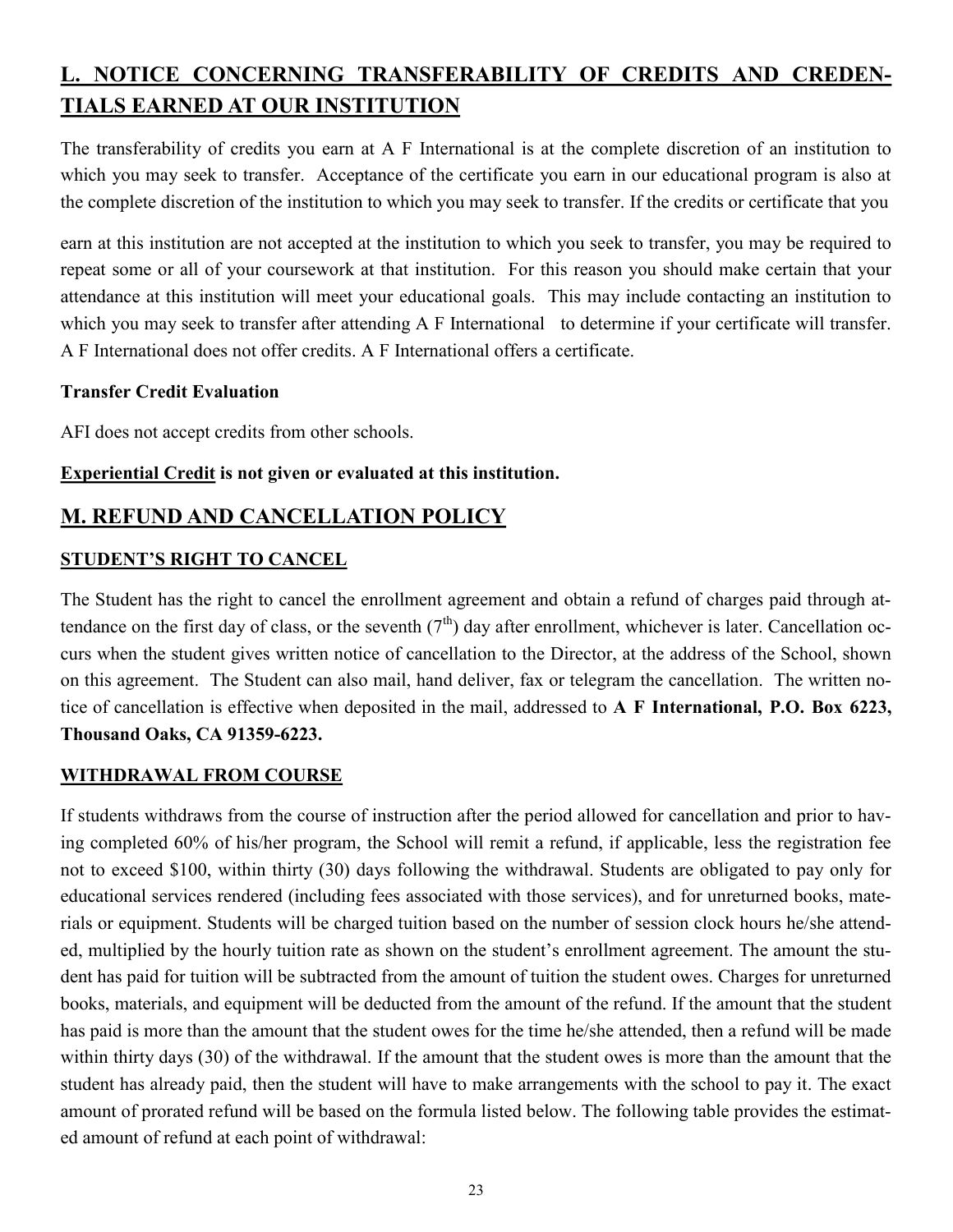| Percent of<br>Attendance       | 1 V | 20 | 3 <sup>0</sup> | 40 | $\sim$ $\sim$<br><b>JU</b>            | 6U |
|--------------------------------|-----|----|----------------|----|---------------------------------------|----|
| $\mathbf{r}$<br>Fuition Refund | 90  | 80 | 70             | 60 | $\overline{\phantom{a}}$<br><b>JU</b> | ν  |

**HYPOTHETICAL REFUND EXAMPLE:** Students have a right to a full refund of all charges, less the \$75 application fee, if the student cancels the enrollment agreement on the first day of class or on the seventh day after signing this agreement**.**

| \$1443.50                                 | 72                 | 36        | \$684.00     | \$0.50       | \$684.00         |
|-------------------------------------------|--------------------|-----------|--------------|--------------|------------------|
| Amount Paid By Student                    | <b>Total Hours</b> | 50% Hours | Total Due to | Total Due to | <b>Total Due</b> |
| Tuition of \$1368.00<br>$\bullet$         | Charged            | completed | School       | <b>BPPE</b>  | to Student       |
| Reg. Fee of $$75.00$<br>$\bullet$         |                    |           |              |              |                  |
| STRF of<br>$\frac{\$}{0.50}$<br>$\bullet$ |                    |           |              |              |                  |

TOTAL: \$1443.50

## **ADDITIONAL DISCLOSURES:**

The state of California mandates that certain information be provided to students prior to their enrolling in any educational training. Students are to please review the following before registering and enrolling in any class at this institution.

**Title IV.** This institution does not offer Title IV funding of any kind.

**Financial Aid.** This institution does not participate nor does it offer financial aid of any kind, not federal (Title IV), state, or any other government funding source.

**Loans.** This institution does NOT offer education loans of any kind. If a student were to obtain a loan to pay for an educational program, the student would have the responsibility to repay the full amount of the loan plus interest, less and amount of any refund, and that, if the student has received federal student financial aid funds, the student is entitled to a refund of the moneys not paid from the federal student financial aid program funds.

**Distance Education.** This institution does NOT offer distance education.

## **English as a Second Language. All classes are conducted only in the English language.**

**Bankruptcy.** A F International has NO pending petition in bankruptcy, is NOT operating as a debtor in possession, has NOT filed a petition within the preceding five years, or had a petition in bankruptcy filed against it within the preceding five years that resulted in reorganization under Chapter 11 of the United States Bankruptcy Code (11 U.S.C. Sec. 1101 et seq.).

Remember that any questions, unanswered questions, and/or complaints can be addressed with the Bureau for Private Postsecondary Education.